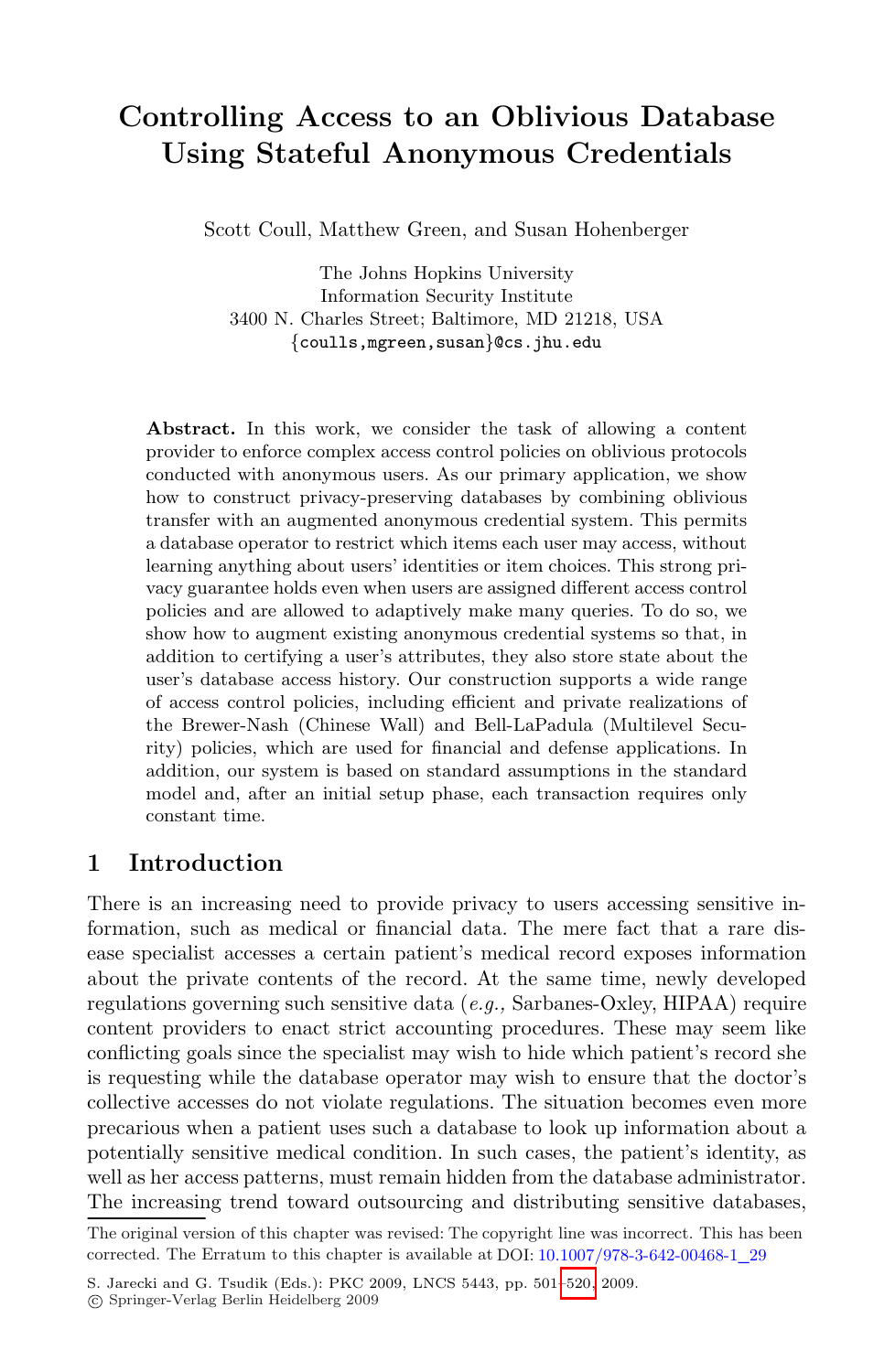such as the outsourced medical database provided by Google Health [[27](#page-16-0)], makes these concerns all the more compelling.

Previous works have proposed to construct privacy-friendly databases using Private Information Retrieval  $[20]$  $[20]$  or Oblivious Transfer  $[30,15]$  $[30,15]$ . In a k-out-of-N Oblivious Transfer protocol, a content provider with messages  $M_1, \ldots, M_N$ and a user with indices  $\sigma_1,\ldots,\sigma_k \in [1,N]$  interact in such a way that at the end the user obtains  $M_{\sigma_1}, \ldots, M_{\sigma_k}$  without learning anything about the other messages and the provider does not learn anything about  $\sigma_1, \ldots, \sigma_k$ . This tool leads to privacy-friendly databases when the user gets her choice of any files with no restrictions. Unfortunately, that scenario rules out many practical database applications. Worse, the previous work in this area provides no insight as to how access control might ever be incorporated into such a database, since traditional access control mechanisms assume knowledge of the items being requested.

Thus, to realize a practical "oblivious database" for our users, we must couple it with enforceable access controls. We make three design choices that act as guiding principles for our system. Our first is to maintain all anonymity and privacy guarantees provided by the oblivious transfer protocol. We reject any solutions that use pseudonyms or allow for some form of transaction linking, since it is too difficult to infer what compromise to privacy might result. Secondly, we wish to enforce a strong notion of access control where the database operator may limit each access based on the user's identity, item requested, and even a history of the user's previous requests. Finally, we require our solution to be efficient, and thus each transaction should take constant time regardless of a user's access history, or the complexity of the access policy which she must follow.

**Contributions.** To achieve the goals above, we show how to efficiently couple an adaptive, oblivious transfer protocol with an anonymous credential scheme [\[1](#page--1-0)8[,11\]](#page--1-1), to provide non-trivial, real-world access controls for oblivious databases. Specifically, we present an extension to existing anonymous credential systems to support history-dependent access controls by embedding the user's current state into the credential, and dynamically updating that state according to well-defined policies governing the user's actions. These stateful anonymous credentials are built on top of well-known signatures with efficient protocols [2[9,](#page-16-2)[11,](#page--1-1)[1](#page--1-2)2,[4](#page-14-0)]. Our constructions are secure in the standard model under basic assumptions, such as Strong RSA. Additionally, we introduce a technique for efficiently proving that a committed value lies in a hidden range that is unknown to the verifier, which may be of independent interest.

Our constructions can be used to achieve non-trivial access control policies, including the Brewer-Nash (Chinese Wall) [[7](#page-15-2)] and Bell-LaPadula (Multilevel Security)  $\boxed{2}$  $\boxed{2}$  $\boxed{2}$  model, which are used in a number of settings, including financial institutions and classified government systems. We discuss simulation-based security definitions for our stateful anonymous credentials, as well as an anonymous and oblivious database system with access controls.

**Related Work.** Several previous works sought to limit user actions while maintaining privacy, either directly within an existing protocol or through the use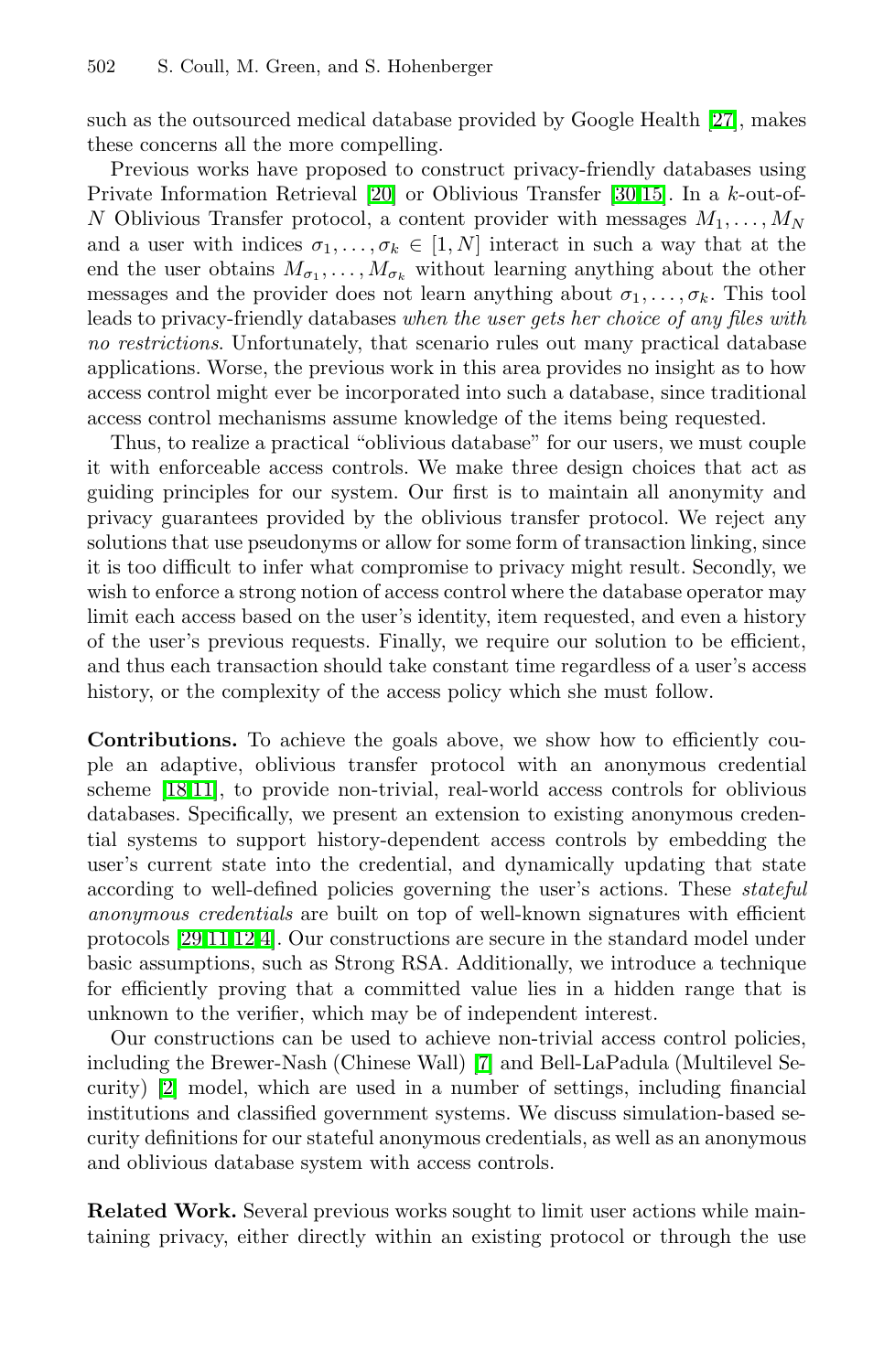of anonymous credentials. Aiello, Ishai, and Reingold [\[1\]](#page-14-2) proposed priced oblivious transfer, in which each user is given a declining balance that can be spent on each transfer. However, here user anonymity is not protected, and the protocol is also vulnerable to selective-failure attacks in which a malicious server induces faults to deduce the user's selections [\[30,](#page-16-1)[15\]](#page-15-1). The more general concept of conditional oblivious transfer was proposed by Di Crescenzo, Ostrovsky, and Rajagopolan **23** and subsequently strengthened by Blake and Kolesnikov **3**. In conditional oblivious transfer, the sender and receiver maintain private inputs (x and y, respectively) to some publicly known predicate  $q(\cdot, \cdot)$  (e.g., the greater than equal to relation on integers). The items in the oblivious transfer scheme are encrypted such that the receiver can complete the oblivious transfer and recover her data if and only if  $q(x, y) = 1$ . In addition, techniques from e-cash and anonymous credentials have been used to place simple limitations on an anonymous user's actions, such as preventing a user from logging in more than once in a given time period  $\mathbb{S}$ , authenticating anonymously at most k times  $[34]$  $[34]$ , or preventing a user from exchanging too much money with a single merchant  $\boxed{9}$ . Rather than providing a specific type of limitation or restricting the limitation to a particular protocol, our proposed system instead provides a general method by which arbitrary access control policies can be added to a wide variety of anonymous and oblivious protocols.

### **2 Stateful Credentials: Model and Definitions**

The goal of typical anonymous credential systems is to provide users with a way of proving certain attributes about themselves  $(e.g.,\text{ age},\text{ or height})$  without revealing their identity. Users conduct this proof by obtaining a credential from an organization, and subsequently "showing" the credential without revealing their identity. In addition to the properties of typical credentials, a stateful anonymous credential system adds the additional notion of credential state, which is embedded as an attribute within the credential. The user may update the state in her credential according to some well-defined policy dictated by the credential provider. In practice, this may limit the user to a finite number of states, or a particular sequential ordering of states. To maintain the user's anonymity, it is important that the update protocol not leak information about the credential's current state beyond what the user chooses to reveal.

Atahigh level, the stateful anonymous credential system, which is defined by the tuple of algorithms (Setup, ObtainCred, UpdateCred, ProveCred), operates as follows. First, the user and credential provider negotiate the use of a specified policy using the ObtainCred protocol. The negotiated policy determines the way in which the user will be allowed to update her credential. After the protocol completes, the user receives an anonymous credential that embeds her initial state in the policy, in addition to other attributes. Next, the user can prove (in zero-knowledge) that the credential she holds embeds a given state, or attribute, just as she would in other anonymous credential systems by using the ProveCred protocol. This allows the user anonymous access to services, while the entity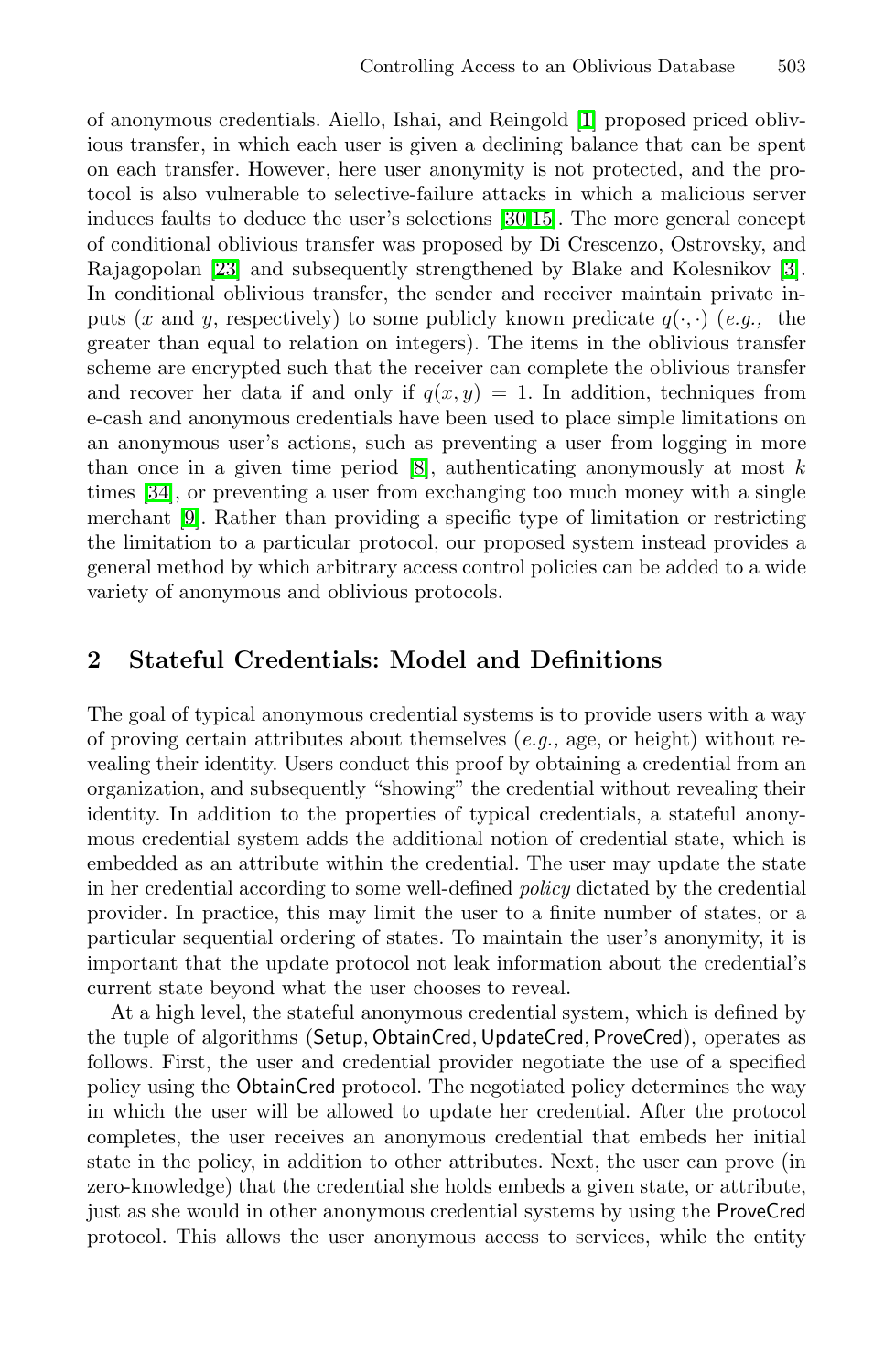checking the credential is assured of the user's attributes, as well as her state in the specified policy. These proof can be done in such a way that the verifying entity learns nothing about the user's state or attributes. Finally, when the user wishes to update her credential to reflect a change in her state, she interacts with the credential provider using the UpdateCred protocol, to prove (again, in zeroknowledge) her current state and the existence of a transition in the policy from her current state to her intended next state. As with the ProveCred protocol, the provider learns nothing about the user other than the fact that her state change is allowed by the policy previously negotiated within the ObtainCred protocol.

**Policy Model.** To represent the policies for our stateful credential system, we use directed graphs, which can be thought of as a state machine that describes the user's behavior over time. We describe the policy graph  $\Pi_{\text{pid}}$  as the set of tags of the form (pid,  $S \to T$ ), where pid is the identity of the policy and  $S \to T$ represents a directed edge from state  $S$  to state  $T$ . Thus, the user's credential embeds the identity of the policy pid and the user's current state in the policy graph. When the user updates her credential, she chooses a tag and then proves that the policy id she is following is the same as what is provided in the tag and that the tag encodes an edge from her current state to her desired next state.

These policy graphs can be created in such a way that the users may reach a terminal state, and therefore would be unable to continue updating (and consequently using) their credential. In this case, it may be possible for an adversary to perform traffic analysis to infer the policy that the user is following. To prevent this, we consider the use of null transitions in the graph. The null transitions occur as self-loops on the terminal states of the policy graph, and allow the user to update her credential as often as she wishes to prevent such traffic analysis attacks. However, the updates performed on these credentials only allow the user access to a predefined null resource. The specifics of this null resource are dependent on the anonymous protocol that the credential system is coupled with, and we describe an implementation for them in oblivious databases in Section [5.](#page--1-3)

While these policy graphs are rather simplistic, they can represent complicated policies. For instance, a policy graph can encode the user's history with respect to accessing certain resources up to the largest cycle in the graph. Moreover, we can extend the policy graph tags to include auxiliary information about the actions that the user is allowed to perform at each state. By doing so, we allow the graph to dynamically control the user's access to various resources according to her behavior and history, as well as her other attributes. In Section  $\overline{5}$ , we examine how to extend these policy graphs to provide non-trivial, real-world access control policies for oblivious databases, as well as a variety of other anonymous and oblivious application.

#### **2.1 Protocol Descriptions and Definitions for Stateful Credentials**

A stateful anonymous credential scheme consists of the four protocols: Setup, ObtainCred, UpdateCred, and ProveCred. We will now describe their input/output behavior and intended functionality. For the remainder of the paper, let  $1^{\kappa}$  be the security parameter.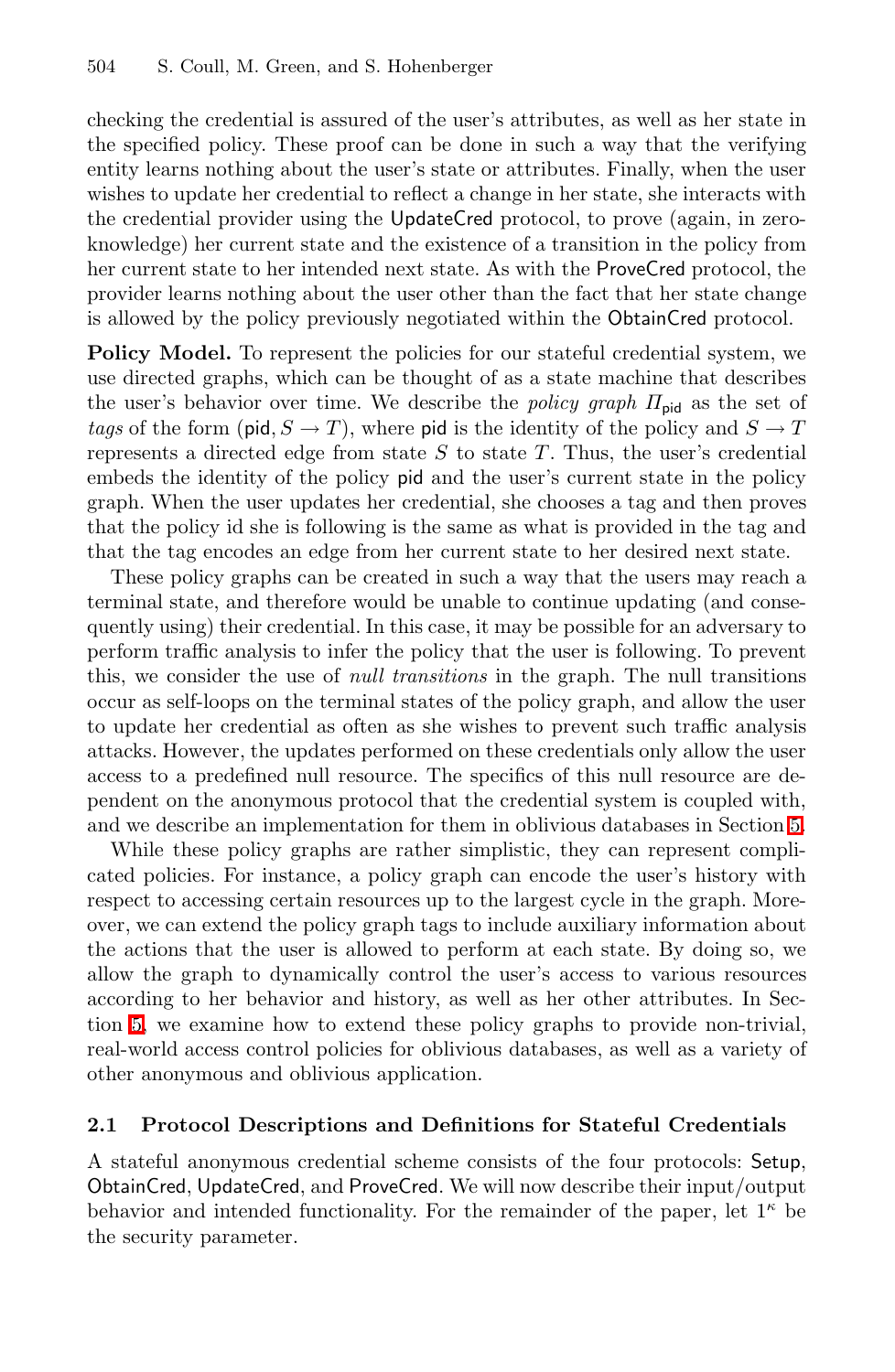- Setup( $\mathcal{U}(1^k)$ ,  $\mathcal{P}(1^k, \Pi_1, \ldots, \Pi_n)$ ): The provider  $\mathcal P$  generates parameters params and a keypair  $(pk_{\mathcal{P}}, sk_{\mathcal{P}})$  for the credential scheme. For each graph  $\Pi$  to be enforced,  $\mathcal P$  also generates a cryptographic representation  $\Pi_{\mathcal C}$  and publishes this value via an authenticated channel. Each user  $\mathcal U$  generates a keypair and requests that it be certified by a trusted CA.
- ObtainCred( $\mathcal{U}(pk_{\mathcal{P}}, sk_{\mathcal{U}}, \Pi_{\mathcal{C}}), \mathcal{P}(pk_{\mathcal{U}}, sk_{\mathcal{P}}, \Pi_{\mathcal{C}}, S)$ ):  $\mathcal{U}$  identifies herself to  $\mathcal{P}$  and then receives her credential Cred which binds her to a policy graph  $\Pi$  and starting state S.
- UpdateCred( $U(pk_{\mathcal{P}}, sk_{\mathcal{U}}, Cred, T), \mathcal{P}(sk_{\mathcal{P}}, D)$ ):  $\mathcal{U}$  and  $\mathcal{P}$  interact such that Cred is updated from its current state to state  $T$ , but only if this transition is permitted by the policy  $\Pi$ . Simultaneously,  $P$  should not learn  $\mathcal{U}$ 's identity, attributes, or current state. To prevent replay attacks,  $P$  maintains a database D, which it updates as a result of the protocol.
- ProveCred( $U(pk_{\mathcal{D}}, sk_{\mathcal{U}}, Cred)$ ,  $\mathcal{P}(pk_{\mathcal{D}}, E)$ ): U proves possession of a credential Cred in a particular state. To prevent re-use of credentials,  $P$  maintains a database E, which it updates as a result of the protocol.

**Security Definitions.** Security definitions for anonymous credentials have traditionally been game-based. Unfortunately, the existing definitions may be insufficient for the applications considered in this work, as these definitions do not necessarily capture *correctness*. This can lead to problems when we integrate our credential system with oblivious transfer protocols (see e.g.,  $[30,15]$  $[30,15]$ ). To capture the security requirements needed for our applications, we instead use a simulation-based definition, in which security of our protocols is analyzed with respect to an "ideal world" instantiation. We do not require security under concurrent executions, but rather restrict our analysis to atomic, sequential execution of each protocol. We do so because our constructions, which employ standard zero-knowledge techniques, require rewinding in their proof of security and thus are not concurrently secure. An advantage of the simulation paradigm is that our definitions will inherently capture correctness  $(i.e.,$  if parties honestly follow the protocols then they will each receive their expected outputs). Informally, the security of our system is captured by the following two definitions:

Provider Security: A malicious user (or set of colluding users) must not be able to falsely prove possession of a credential without first obtaining that credential, or arriving at it via an admissable sequence of credential updates. For our purposes, we require that the malicious user(s) cannot provide a proof of being in a state if that state is not present in her credential.

User Security: A malicious provider controlling some collection of corrupted users cannot learn any information about a user's identity or her state in the policy graph beyond what is available through auxiliary information from the environment.

Due to space considerations, we defer the formal security definitions for stateful anonymous credentials to full version of this paper [2[1\]](#page-15-6). In Section [5.1](#page--1-4) and Appendix  $\overline{A}$ , we provide definitions for oblivious databases with access control.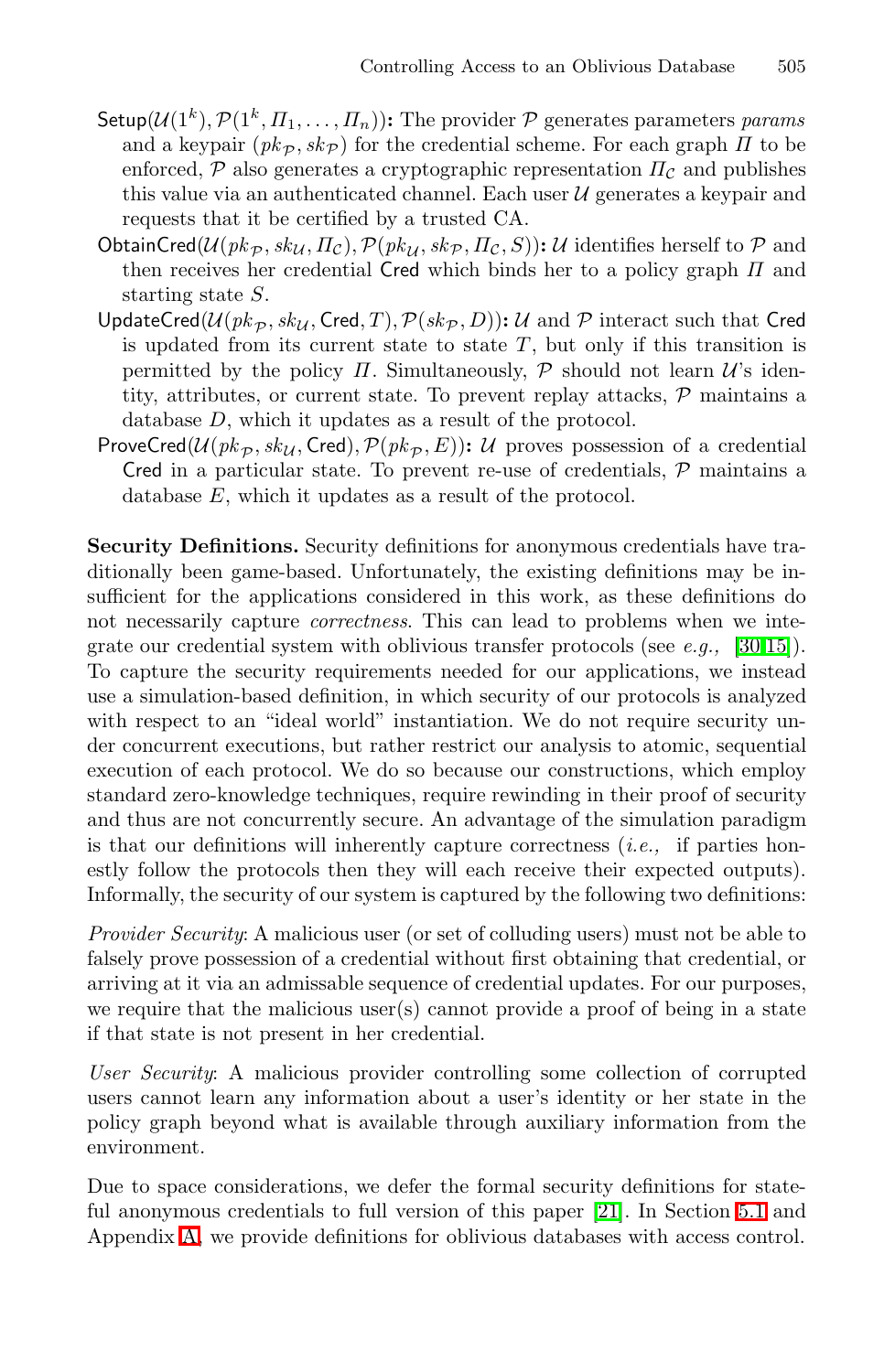# **3 Technical Preliminaries**

In this section, we recall some basic building blocks, and then introduce a new primitive, hidden range proofs, which may be of independent interest.

**Pedersen and Fujisaki-Okamoto Commitments.** In the Pedersen commitment scheme  $[32]$  $[32]$ , the public parameters are a group G of prime order q, and generators  $(g_0, \ldots, g_m)$ . In order to commit to the values  $(v_1, \ldots, v_m) \in \mathbb{Z}_q^m$ , the user picks a random  $r \in \mathbb{Z}_q$  and sets  $C = \text{Commit}(v_1, \ldots, v_m; r) = g_0^r \prod_{i=1}^{m} g_i^{v_i}$ . Fujisaki and Okamoto [2[6\]](#page-16-4) provided a composite order variant.

**Signatures with Efficient Protocols.** Camenisch and Lysyanskaya (CL)  $\boxed{11}$ designed a signature scheme with two efficient protocols: (1) a protocol for a user to obtain a signature on the value(s) in a Pedersen (or Fujisaki-Okamoto) commitment  $32/26$  without the signer learning anything about the message(s), and  $(2)$  a proof of knowledge of a signature. Our constructions may be implemented with the Strong RSA signature scheme **[\[11\]](#page--1-1)** (and with minor modifications, using bilinear signatures based on the LRSW assumption [\[1](#page--1-2)2]. Both schemes consist of the algorithms (CLKeyGen, CLSign, CLVerify), which we describe below:

- CLKeyGen( $1^{\kappa}$ ). On input a security parameter, outputs a keypair ( $pk, sk$ ).
- $CLSign(sk, M_1, \ldots, M_n)$ . On input one or more messages and a secret signing key, outputs the signature  $\sigma$ .
- CLVerify( $pk, \sigma, M_1, \ldots, M_n$ ). On input a signature, message(s) and public verification key, outputs 1 if the signature verifies, 0 otherwise.

We could also use other bilinear signatures with efficient protocols  $(e.g., \Box 4)$  $(e.g., \Box 4)$  $(e.g., \Box 4)$ , though we do not make use of these in our construction.

**Zero-Knowledge Protocols.** We use several standard results for proving statements about discrete logarithms, such as  $(1)$  a proof of knowledge of a discrete logarithm modulo a prime  $\boxed{33}$  or a composite  $\boxed{26,24}$  $\boxed{26,24}$  $\boxed{26,24}$  $\boxed{26,24}$ , (2) a proof of knowledge of equality of representation modulo two (possibly different) prime **[\[19\]](#page--1-8)** or composite  $\boxed{14}$  moduli, (3) a proof that a commitment opens to the product of two other committed values  $\boxed{13,16,6}$  $\boxed{13,16,6}$  $\boxed{13,16,6}$ , and (4) a proof of the disjunction or conjunction of any two of the previous [[22](#page--1-12)]. These composite-based protocols are secure under Strong RSA and the prime-based ones under the discrete logarithm assumption.

Note that there are several building blocks that are not used in our basic scheme, but which can be used to provide extended functionality or improved performance. These building blocks include:

**Bilinear Groups.** Let BMsetup be an algorithm that, on input 1<sup>k</sup>, outputs the parameters for a bilinear mapping as  $\gamma = (p, \mathbb{G}, \mathbb{G}_T, e, g \in \mathbb{G})$ , where g generates  $\mathbb{G}$ , the groups  $\mathbb{G}, \mathbb{G}_T$  each have prime order p, and  $e : \mathbb{G} \times \mathbb{G} \to \mathbb{G}_T$ .

**Hidden-Range Proofs.** Standard techniques **[\[1](#page--1-13)7[,13,13,](#page--1-9)[5\]](#page--1-14)** allow us to efficiently prove that a committed value lies in a *public* integer interval  $(i.e.,$  where the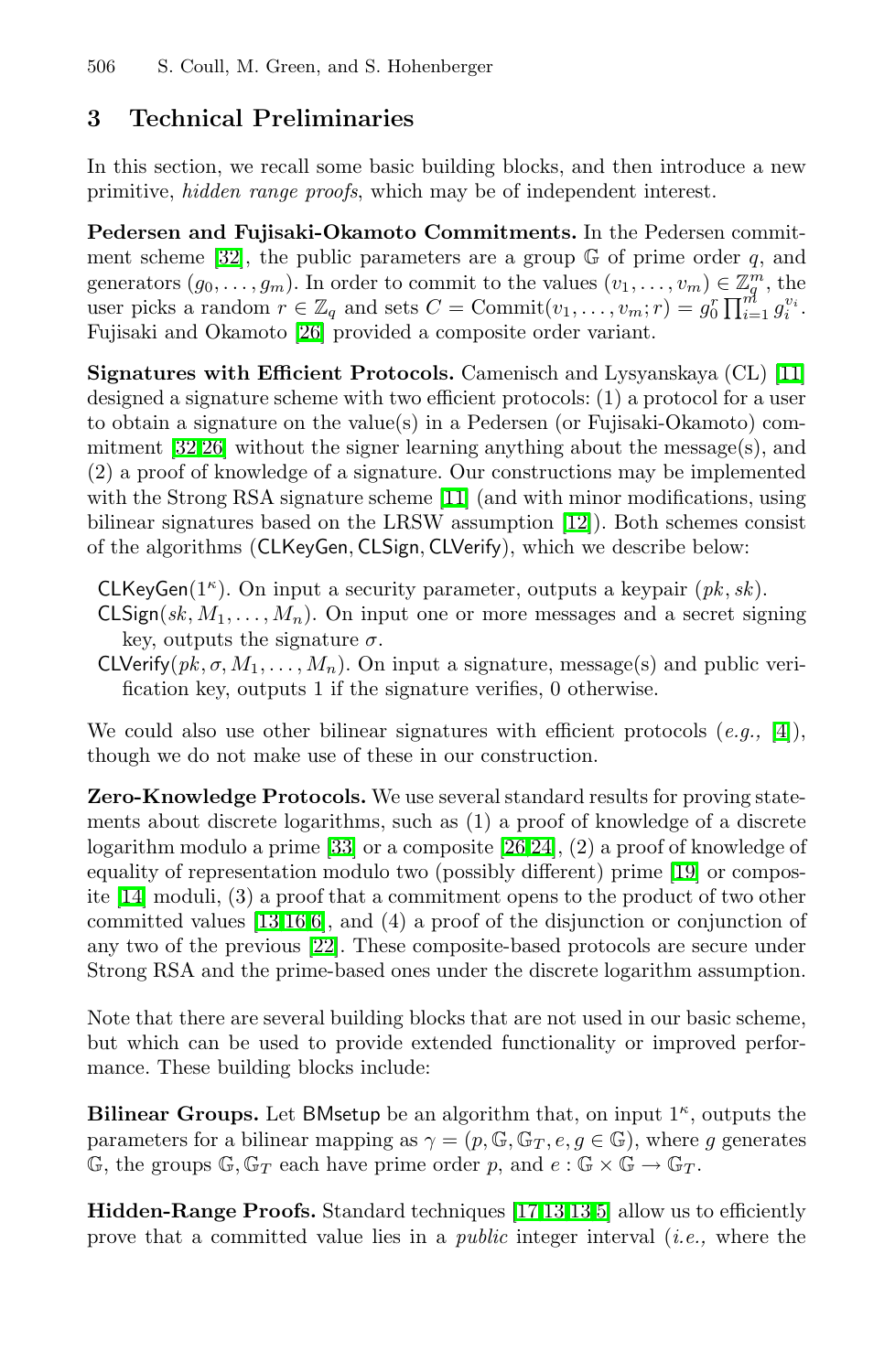interval is known to both the prover and verifier). In our protocols, it is useful to hide this interval from the verifier, and instead have the prover show that a committed value lies between the openings of two other commitments.

Fortunately, this can be done efficiently as follows. Suppose we wish to show that  $a \leq j \leq b$ , for positive numbers  $a, j, b$  without revealing them. This is equivalent to showing that  $0 \le (j - a)$  and  $0 \le (b - j)$ . We only need to get these two sums reliably into commitments, and can then employ the standard techniques since the range ( $\geq 0$ ) is now public. Using a group  $\mathbf{G} = \langle \mathbf{g} \rangle$ , where n is a special RSA modulus, **g** is a quadratic residue modulo n and  $h \in G$ . The prover commits to these values as  $A = \mathbf{g}^{a} \mathbf{h}^{r_a}$ ,  $J = \mathbf{g}^{j} \mathbf{h}^{r_j}$ , and  $B = \mathbf{g}^{b} \mathbf{h}^{r_b}$ , for random values  $r_a, r_j, r_b \in \{0,1\}^{\ell}$  where  $\ell$  is a security parameter. The verifier next computes a commitment to  $(j - a)$  as  $J/A$  and to  $(b - j)$  as  $B/J$ . The prover and verifier then proceed with the standard public interval proofs with respect to these commitments, which for technical reasons require groups where Strong RSA holds.

# **4 Stateful Anonymous Credentials**

In this section, we describe how to realize stateful credentials. The state records information about the user's attributes as well as her prior access history. We will consider two separate modes for "showing" a credential. In the first mode, the user exposes her portions of her state during the ProveCred protocol. This is useful for, say, a DRM application where the user's goal is to prove that her software is in a "licensed" state without revealing her name. In mode two, the user uses her credential to gain access to resources without revealing her state through the use of zero knowledge proofs. Specifically, we show how to tie this credential system to protocols, such as adaptive oblivious transfer, where the user wants to hide both her identity and the item she is requesting while simultaneously proving that she has the credentials to obtain the item.

## **4.1 Basic Construction**

Our construction begins with the anonymous credentials of Camenisch and Lysyanskaya  $[29,11,12]$  $[29,11,12]$  $[29,11,12]$  $[29,11,12]$  $[29,11,12]$ , where the state is embedded as a field in the signature. The core innovation here is a protocol for performing state updates, and a technique for "translating" a history-dependent update policy into a cryptographic representation that can be used as an input to this protocol.

The setup, credential granting, and credential update protocols are presented in Figure  $\Box$  We will now briefly describe the intuition behind them.

**Setup.** First, the credential provider  $P$  generates its keypair and identifies one or more access policies it wishes to enforce. Each policy — encoded as a graph may be applied to one or more users. The provider next "translates" the graph into a cryptographic representation which consists of the graph description, and a separate CL signature for each tag in the graph. Recall from Section  $2$  that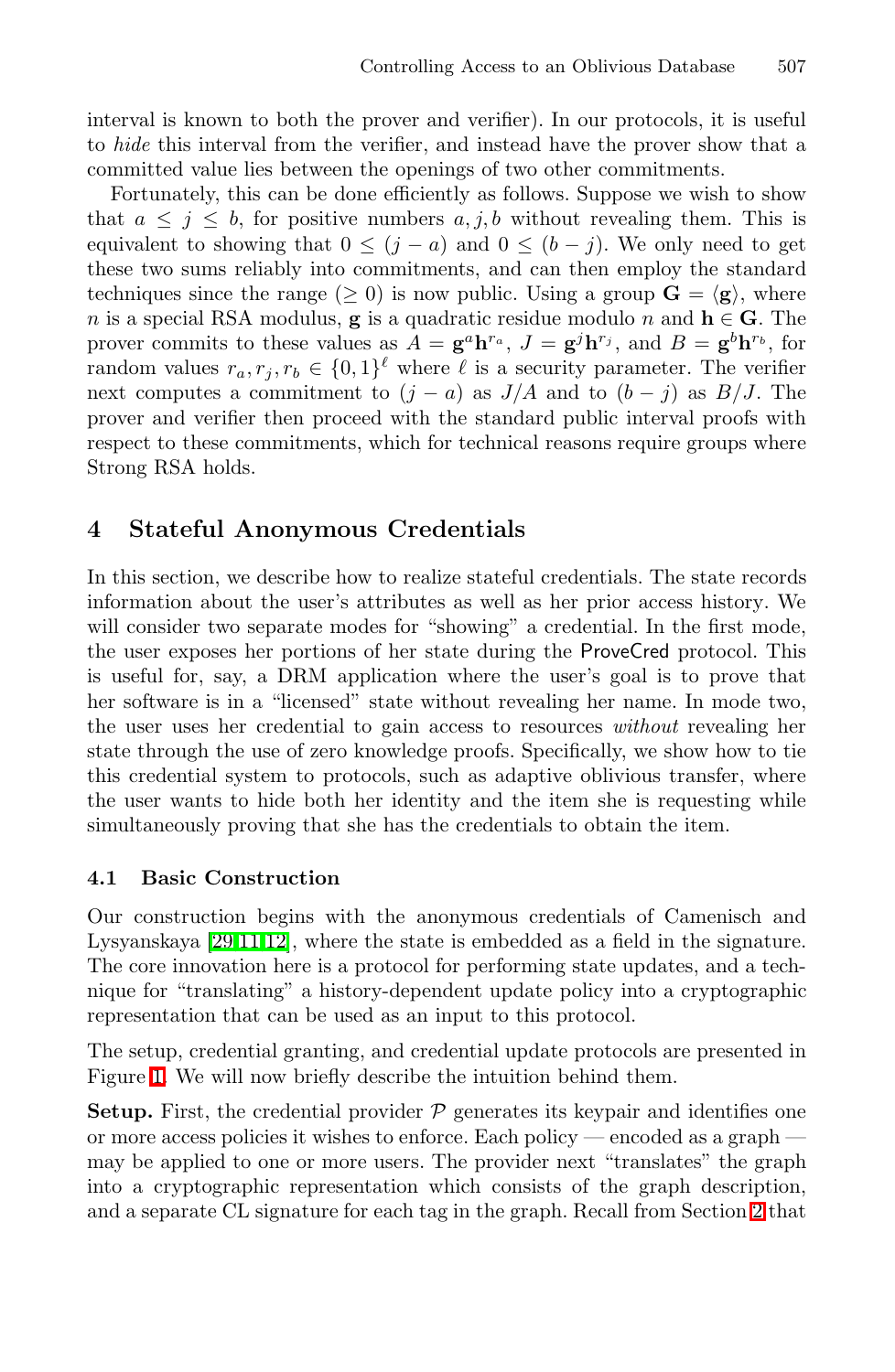Setup( $\mathcal{U}(1^k)$ ,  $\mathcal{P}(1^k, \Pi_1, \ldots, \Pi_n)$ ): The provider P generates parameters for the CL signature, as well as for the Pedersen commitment scheme.

Party P runs CLKeyGen twice, to create the CL signature keypairs  $(spk_{\mathcal{P}}, ssk_{\mathcal{P}})$ and  $(gpk_{\mathcal{P}}, gsk_{\mathcal{P}})$ . It retains  $(pk_{\mathcal{P}}, sk_{\mathcal{P}}) = ((spk_{\mathcal{P}}, gpk_{\mathcal{P}}), (ssk_{\mathcal{P}}, gsk_{\mathcal{P}}))$  as its keypair. The provider's public key  $pk_{\mathcal{P}}$  must be certified by a trusted CA.

Each party *U* selects  $u \stackrel{\$}{\leftarrow} \mathbb{Z}_q$  and computes the keypair  $(pk_{\mathcal{U}}, sk_{\mathcal{U}}) = (g^u, u)$ . The user's public key  $pk_{\mathcal{U}}$  must be certified by a trusted CA.

Next, for each policy graph  $\Pi$ ,  $P$  generates a cryptographic representation  $\Pi_c$ .

- 1. P parses  $\Pi$  to obtain a unique policy identifier pid.
- 2. For each tag  $t = (pid, S, T)$  in  $\Pi$ ,  $P$  computes a signature  $\sigma_{S \to T}$   $\leftarrow$  $CLSign(gsk_{\mathcal{P}}, (\text{pid}, S, T))$ .
- 3. P sets  $\Pi_c \leftarrow \langle \Pi, \forall t : \sigma_{S \to T} \rangle$  and publishes this value via an authenticated channel.

ObtainCred( $U(pk_{\mathcal{P}}, sk_{\mathcal{U}}, \Pi_{\mathcal{C}}), \mathcal{P}(pk_{\mathcal{U}}, sk_{\mathcal{P}}, \Pi_{\mathcal{C}}, S)$ ): On input a graph  $\Pi$  and initial state S, U first obtains  $\Pi_c$ . U and P then conduct the following protocol:

- 1. U picks random usage and update nonces  $N_s, N_u \in \mathbb{Z}_q$  and computes  $A \leftarrow \text{Commit}(sk_{\mathcal{U}}, N_s, N_u).$
- 2. U conducts an interactive proof to convince  $P$  that A correlates to  $pk_{U}$ .
- 3.  $U$  and  $P$  run the CL signing protocol on committed values so that  $U$  obtains the state signature  $\sigma_{\text{state}} \leftarrow \text{CLSign}(ssk_{\mathcal{P}}, (sk_{\mathcal{U}}, N_s, N_u, \text{pid}, S))$  with pid, S contributed by P.
- 4. *U* stores the credential Cred =  $(\Pi_{\mathcal{C}}, S, \sigma_{\text{state}}, N_s, N_u)$ .

UpdateCred( $\mathcal{U}(pk_{\mathcal{D}}, sk_{\mathcal{U}}, \text{Cred}, T)$ ,  $\mathcal{P}(sk_{\mathcal{P}}, D)$ ): Given a credential Cred currently in state  $S, U$  and  $P$  interact to update the credential to state  $T$ :

- 1. U parses Cred =  $(\Pi_c, S, \sigma_{\text{state}}, N_s, N_u)$  and identifies a signature  $\sigma_{S \to T}$  in  $\Pi_c$ that corresponds to a transition from state S to T (if none exists,  $\mathcal U$  aborts).
- 2. U selects  $N'_s, N'_u \stackrel{\$}{\leftarrow} \mathbb{Z}_q$  and computes  $A \leftarrow \text{Commit}(sk_{\mathcal{U}}, N'_s, N'_u, \text{pid}, T)$ .
- 3. U sends  $(N_u, A)$  to P. P looks in the database D for a pair  $(N_u, A' \neq A)$ . If no such pair is found, then  $P$  adds  $(N_u, A)$  to D. Otherwise  $P$  aborts.
- 4. U proves to  $P$  knowledge of values  $(sku, \text{pid}, S, T, N'_s, N'_u, N_s, \sigma_{\text{state}}, \sigma_{S \to T})$ such that:
	- (a)  $A = \text{Commit}(sku, N'_s, N'_u, \text{pid}, T)$ .
	- (b) CLVerify $(spk_{\mathcal{P}}, \sigma_{\text{state}}, (sk_{\mathcal{U}}, N_s, N_u, \text{pid}, S)) = 1.$
	- (c) CLVerify $(gpk_{\mathcal{P}}, \sigma_{S\rightarrow T}, (\text{pid}, S, T)) = 1$
- 5. If these proofs do not verify,  $P$  aborts. Otherwise  $U$  and  $P$  run the CL signing protocol on committed values to provide  $\mathcal{U}$  with  $\sigma'_{\text{state}} \leftarrow \text{CLSign}(ssk_{\mathcal{P}}, A)$ .
- 6. U stores the updated credential  $\mathsf{Cred}' = (\Pi_{\mathcal{C}}, T, \sigma'_{\mathsf{state}}, N'_{s}, N'_{u}).$

**Fig. 1.** Basic algorithms for obtaining and updating a stateful anonymous credential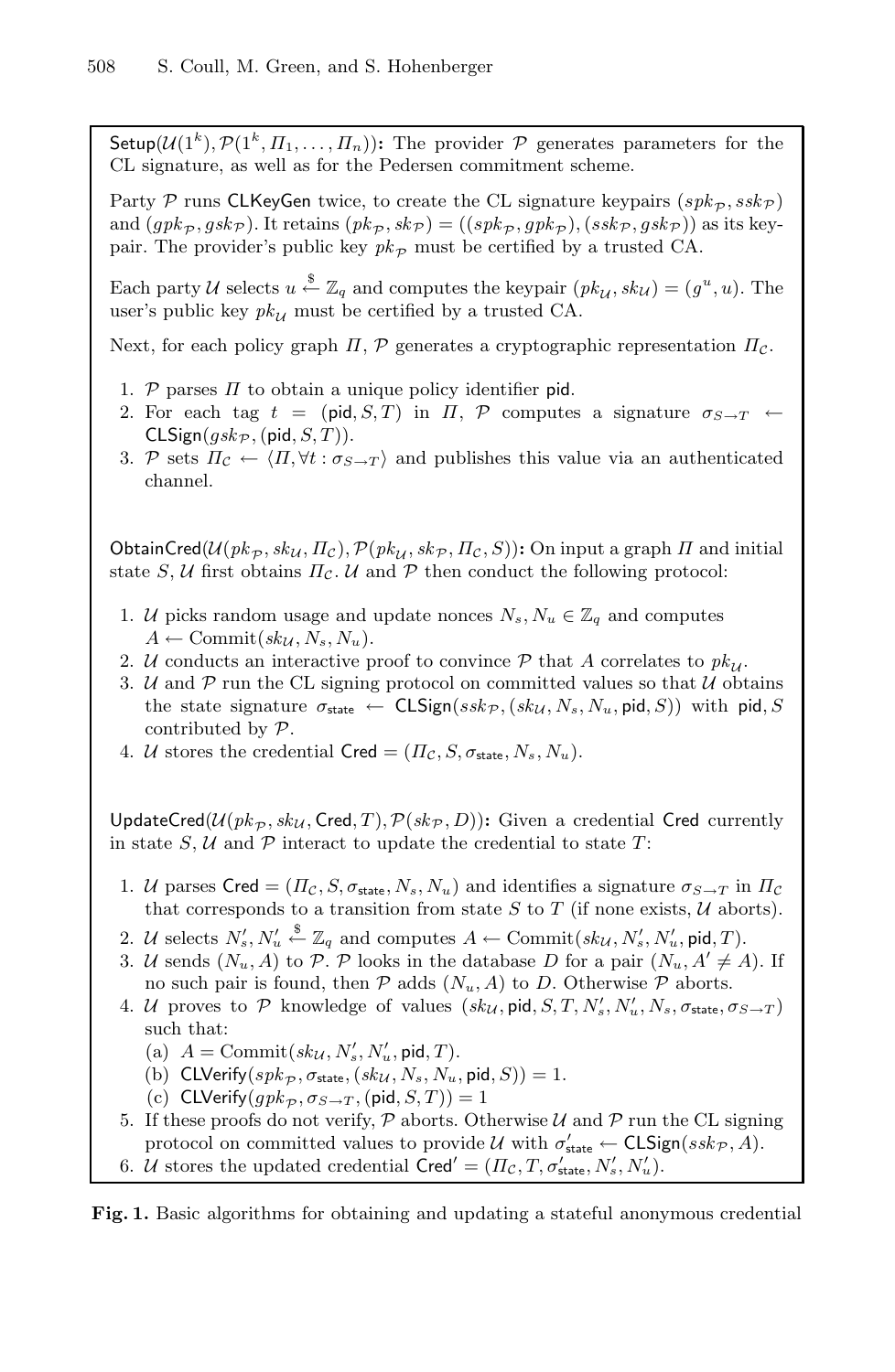the tags embed the graph id, start, and end states. The cryptographic policy representations are distributed to users via an authenticated broadcast channel (e.g., by signing and publishing them on a website). The user  $U$  generates a keypair that is certified by the CA.

**Obtaining a Credential.** When a user  $U$  wishes to obtain a credential, she first negotiates with the provider to select an update policy to which the credential will be bound, as well the credential's initial state within the policy graph. The user next engages in a protocol to blindly extract a CL signature under the provider's secret key, which binds the user's public key, her initial state, the policy id, and two random nonces chosen by the user. The update nonce  $N_u$  is revealed when the user updates the credential and the usage nonce  $N_s$  is revealed when the user show's her credential. This signature, as well as the nonce and state information, form the credential. While the protocol for obtaining a credential, as currently described, reveals the user's identity through the use of her public key, we can readily apply the techniques found in **[\[10,](#page-15-9)[11\]](#page--1-1)** to provide a randomized pseudonym rather than the public key.

**Updating the Credential's State.** When the user wishes to update a credential, she first identifies a valid tag within the credential's associated policy. She then generates a new pair of nonces and a commitment embedding these values, as well as the new state from her chosen tag. Next, the user sends the update nonce from her current credential, along with the commitment, to the provider. The provider records this nonce and the commitment into a database — however, if the nonce is already in the database but associated with a  $d$ ifferent commitment, the provider aborts the protocol, which prevents the user from re-using an old version of a credential. By recording the nonce and commitment together, we allow the user to restart the protocol if it has failed as long as she uses the same commitment. If the nonce and commitment are not in the database, the user and provider then interact to conduct a zero-knowledge proof that: (1) the remainder of the information in the commitment is identical to the current credential, (2) the user has knowledge of the secret key corresponding to her current credential, and (3) the policy graph containsasignature on a tag from the current state to the new state. If these conditions are met, the user obtains a new credential embedding the new state.

**Showing (or Privately Proving Possession of) a Credential.** The approach to using a single-show credential, shown in Figure  $\overline{2}$ , follows  $\overline{11,12}$  $\overline{11,12}$  $\overline{11,12}$ . When a user wishes to prove possession of a credential to  $P$ , she first reveals the credential usage nonce and the current state of the credential.  $\mathcal{P}$  must check that the usage nonce has not been used before. The user then proves knowledge of: (1) a CL signature embedding this state value and nonce formed under  $\mathcal{P}$ 's public key, and (2) a secret key that is consistent with the CL signature. Alternatively, if the user does not want to reveal her state explicitly, the user may generate a commitment to her state and prove (in zero knowledge) that it is the same as that which is found in her credential.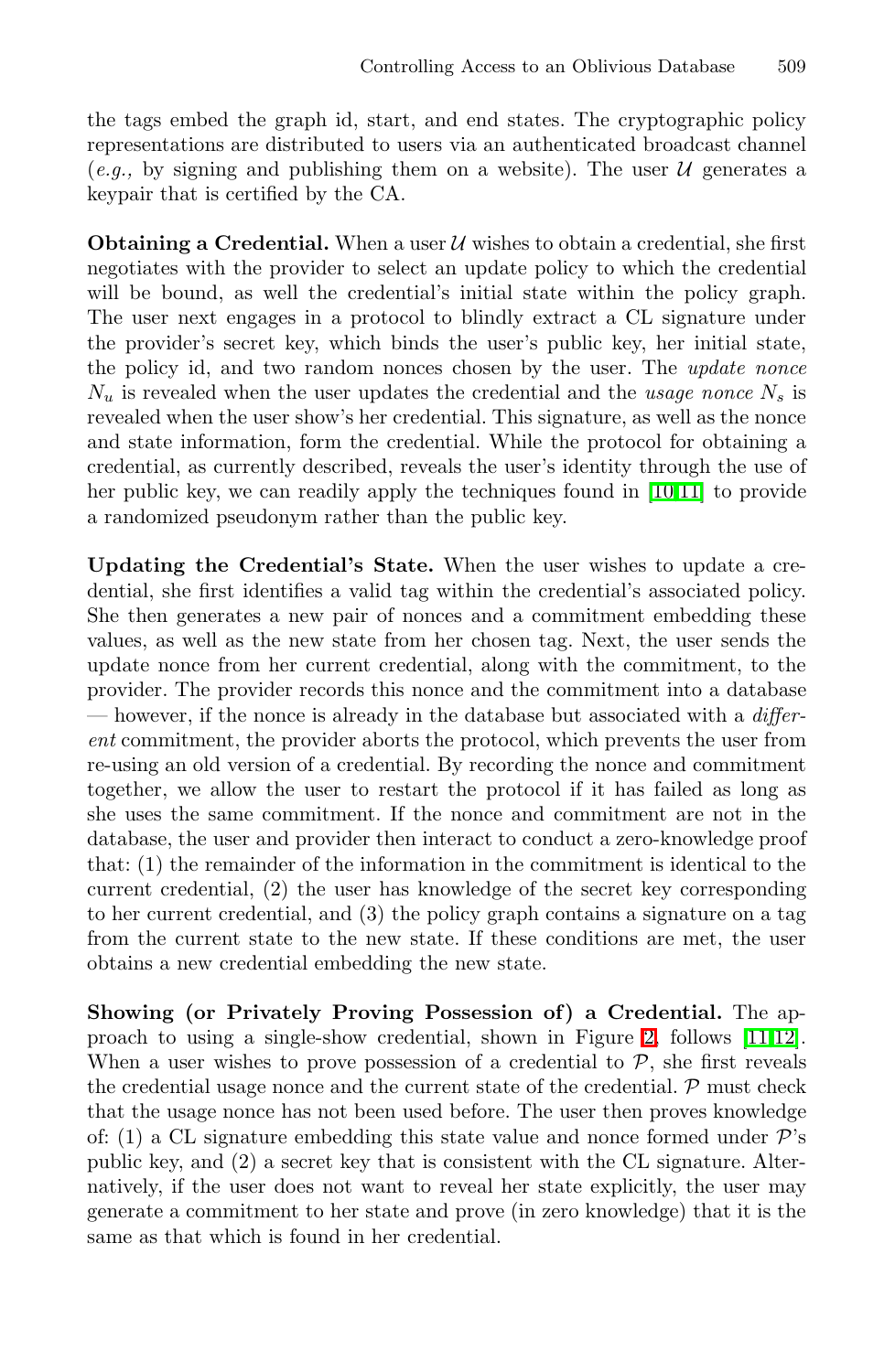$Single-show vs. multi-show. This is an example of a single-show credentials. It can$ be shown only once, or the verifier will recognize the repeated usage nonce. To restore its anonymity, the user may return to  $\mathcal P$  and execute the update protocol to replace the usage nonce, assuming it is allowed by the user's policy. This update policy gives users a way to use a single credential multiple times. One can also adapt this scheme to support k-times anonymous use of the credential by using the Dodis-Yampolskiy [2[5\]](#page-16-5) pseudorandom function to generate the nonces from a common seed, as shown in  $[8]$  $[8]$  $[8]$ .

**A Note on Efficiency.** The efficiency of our protocols is of utmost importance in ensuring their practical use in oblivious databases. During the Setup protocol, the provider must "translate" each of the graphs into a cryptographic representation by signing each tag associated with the graphs. This means that the complexity of the Setup protocol is linear in the size of the policy graphs used in controlling access to the database. While this may seem onerous at first, it is important to emphasize that this process may be conducted offline, and only as a one time cost to the provider. Once the setup procedure is completed, the complexity of the remaining protocols is constant and independent of the size of the policy in use since they deal with only a single tag at a time. Thus, our scheme is practical even for extremely complex policies containing thousands of distinct states and transition rules.

ProveCred( $U(pk_{\mathcal{P}}, sk_{\mathcal{U}}, Cred)$ ,  $\mathcal{P}(pk_{\mathcal{P}}, E)$ ): User  $\mathcal{U}$  proves knowledge of the Cred as follows:

- 1. U parses Cred as  $(\Pi_c, S, \sigma_{\text{state}}, N_s, N_u)$ , and sends its usage nonce  $N_s$  to  $\mathcal P$ (who aborts if  $N_s \in E$ ).
- 2. Otherwise,  $U$  continues with either:
	- (mode one) Sending her current credential state  $S$  to  $\mathcal P$  in the clear.
	- **–** (mode two) Sending a commitment to S.
- 3.  $U$  then conducts an interactive proof to convince  $P$  that it possesses a CL signature  $\sigma_{\text{state}}$  embedding  $N_s$ , S, and that it has knowledge of the secret key  $sku$ .

4.  $P$  adds  $N_s$  to  $E$ .

**Fig. 2.** Basic algorithm for proving knowledge of a single-show anonymous credential

**Theorem 1.** When instantiated with the RSA (resp., bilinear) variant of CL signatures, the anonymous credential scheme above achieves user, and provider security under the strong RSA (resp., LRSW) assumption.

The proof of Theorem  $\boxed{1}$  $\boxed{1}$  $\boxed{1}$  is in the full version of this work  $\boxed{21}$ .

# **5 Oblivious Database Access Control**

In this section, we show how stateful anonymous credentials can be used to control access to oblivious databases. Recall that an oblivious database permits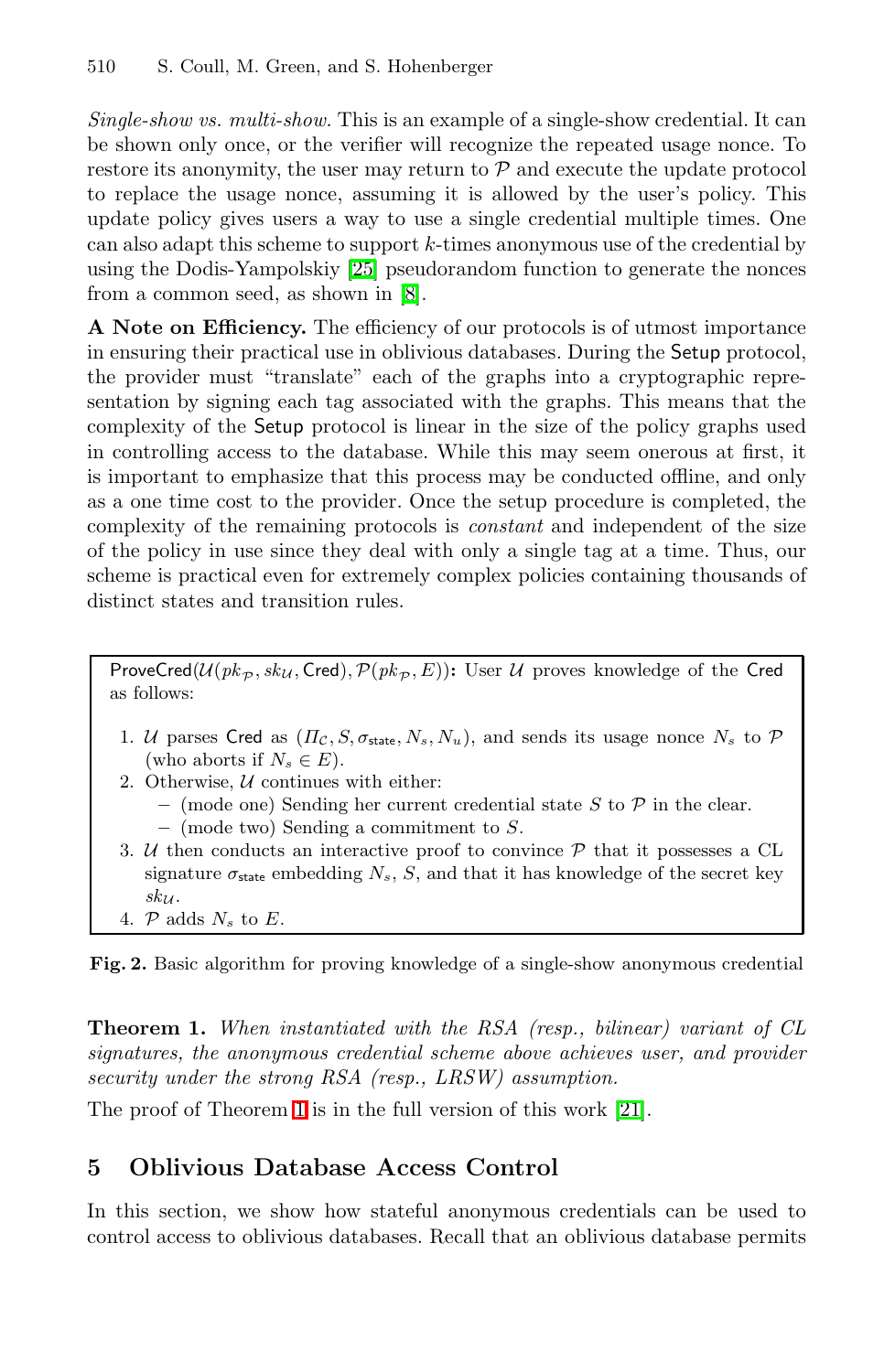users to request data items without revealing their item choices or their identities to the database operator  $(e.g.,\)$  where the item choices are sensitive).

Although we possess efficient building blocks such as  $k$ -out-of-N Oblivious Transfer (OT), little progress has been made towards the deployment of practical oblivious databases. In part, this is due to a fundamental tension with the requirements of a database operator to provide some form of access control. In this section, we show that it is possible to embed flexible, history-dependent access controls into an oblivious database without compromising the user's privacy. Specifically, we show how to combine our stateful anonymous credential system with an adaptive Oblivious Transfer protocol to construct a multi-user oblivious database that supports complex access control policies. We show how to efficiently couple stateful credentials with the recent standard-model adaptive OT scheme due to Camenisch, Neven and shelat **[\[15\]](#page-15-1)**. Our stateful credentials can also be efficiently coupled with the adaptive OT of Green and Hohenberger [[28](#page-16-6)].



**Fig. 3.** Sample access policy for a small oblivious database. The labels on each transition correspond to the database item indices that can be requested when a user traverses the edge, with null transitions represented by unlabeled edges.

**Linking Policies to Database Items.** To support oblivious database access, we extend our policy graphs to incorporate tags of the form (pid,  $S \to T, i$ ), where pid is the policy,  $S \to T$  is the edge, and i is the message index in the database that is allowed by that tag. Each edge in the graph may be associated with one or more tags, which correspond to the items that can be obtained from the database when traversing that edge. As described in Section  $\mathbb{Z}$  we place null transitions on each terminal state that allow the user to update her credential and access a predefined null message. The set of all tags, both legitimate and null, are signed by the database and published.

Figure  $\overline{3}$  $\overline{3}$  $\overline{3}$  shows an example policy for a small database. The interested reader can view a fuller discussion of the non-trivial access control policies, including Bell-Lapadula and Brewer-Nash that are allowed by our credential system in the full version of this work  $[21]$  $[21]$ .

#### **5.1 Protocol Descriptions and Security Definitions for Oblivious Databases**

Our oblivious database protocols combine the scheme of Section  $[4.1]$  $[4.1]$  $[4.1]$  with a multi-receiver OT protocol. Each transaction is conducted between one of a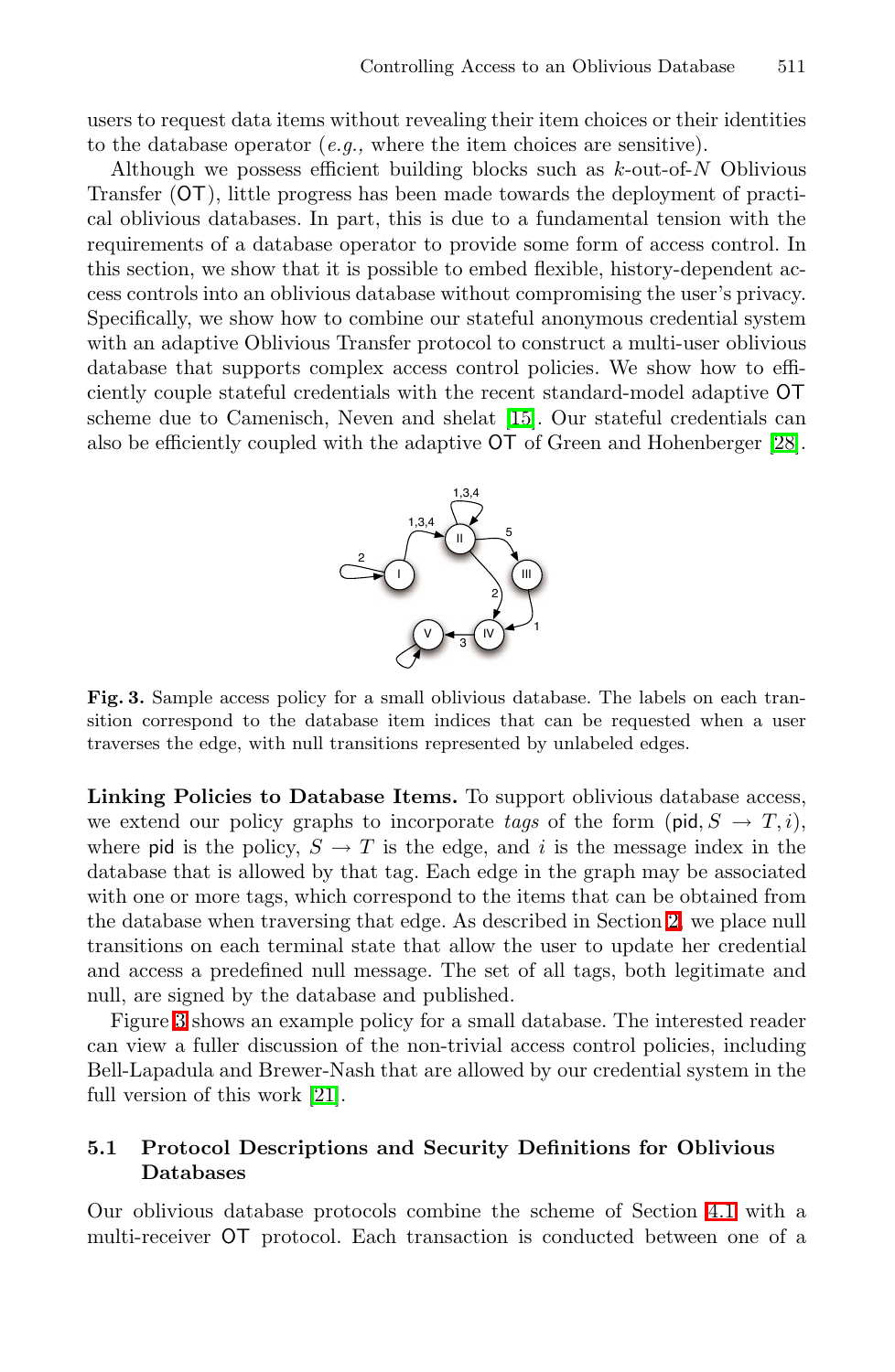collection of users and a single database server  $\mathcal{D}$ . We describe the protocol specifications.

- Setup( $\mathcal{U}(1^k)$ ,  $\mathcal{D}(1^k, \Pi_1, \ldots, \Pi_n, M_1, \ldots, M_N)$ ): The database server  $\mathcal{D}$  generates parameters params for the scheme. As in the basic credential scheme, it generates a cryptographic representation  $\Pi_c$  for each policy graph, and publishes those values via an authenticated channel. In addition, D initializes its database of messages according to the OT protocol in use. Each user  $U$  generates a keypair and requests that it be certified by a trusted CA.
- OTObtainCred( $U(pk_{\mathcal{D}}, sk_{\mathcal{U}}, \Pi_{\mathcal{C}}), \mathcal{D}(pk_{\mathcal{U}}, sk_{\mathcal{D}}, \Pi_{\mathcal{C}}, S)$ ):  $\mathcal{U}$  registers with the system and receives a credential Cred which binds her to a policy graph  $\Pi_{id}$ and starting state S.
- OTAccessAndUpdate( $\mathcal{U}(pk_{\mathcal{D}}, sk_{\mathcal{U}}, Cred, t), \mathcal{D}(sk_{\mathcal{D}}, E)$ ):  $\mathcal{U}$  requests an item at index i in the database from state S by selecting a tag  $t = (pid, S \rightarrow T, i)$  from the policy graph. The user then updates her credential Cred, in such a way that  $D$  does not learn her identity, her attributes, or her current state. Simultaneously,  $U$  obtains a message from the database at index i. At the end of a successful protocol, U updates the state information in Cred, and  $D$ updates a local datastore E.

**Security.** We informally describe the security properties of an oblivious database system, with a formal definition given in Appendix [A.](#page--1-5)

Database Security: No (possibly colluding) subset of corrupted users can obtain any collection of items that is not specifically permitted by the users' policies.

User Security: A malicious database controlling some collection of corrupted users cannot learn any information about a user's identity or her state in the policy graph, beyond what is available through auxiliary information from the environment.

#### **5.2 The Construction**

In our model, many users share access to a single database server. To construct our protocols, we extend the basic credential scheme of Section 4[.1](#page--1-20) by linking it to the adaptive  $\overline{OT}$  protocol of Camenisch *et al.* [\[15\]](#page-15-1). The database operator commits to a collection of  $N$  messages, along with a special *null* message at index  $N + 1$ . It them distributes these commitments (e.g., via a website). Each user then registers with the database using the OTObtainCred protocol, and agrees to be bound by a policy that will control her ability to access the database.

To obtain items from the database, the user runs the OTAccessAndUpdate protocol, which proves (in zero knowledge) that its request is consistent with its policy. Provided the user does not violate her policy, the user is assured that the database operator learns nothing about its identity, or the nature of its request. Figures [4](#page--1-21) and [5](#page--1-22) describe the protocols in detail.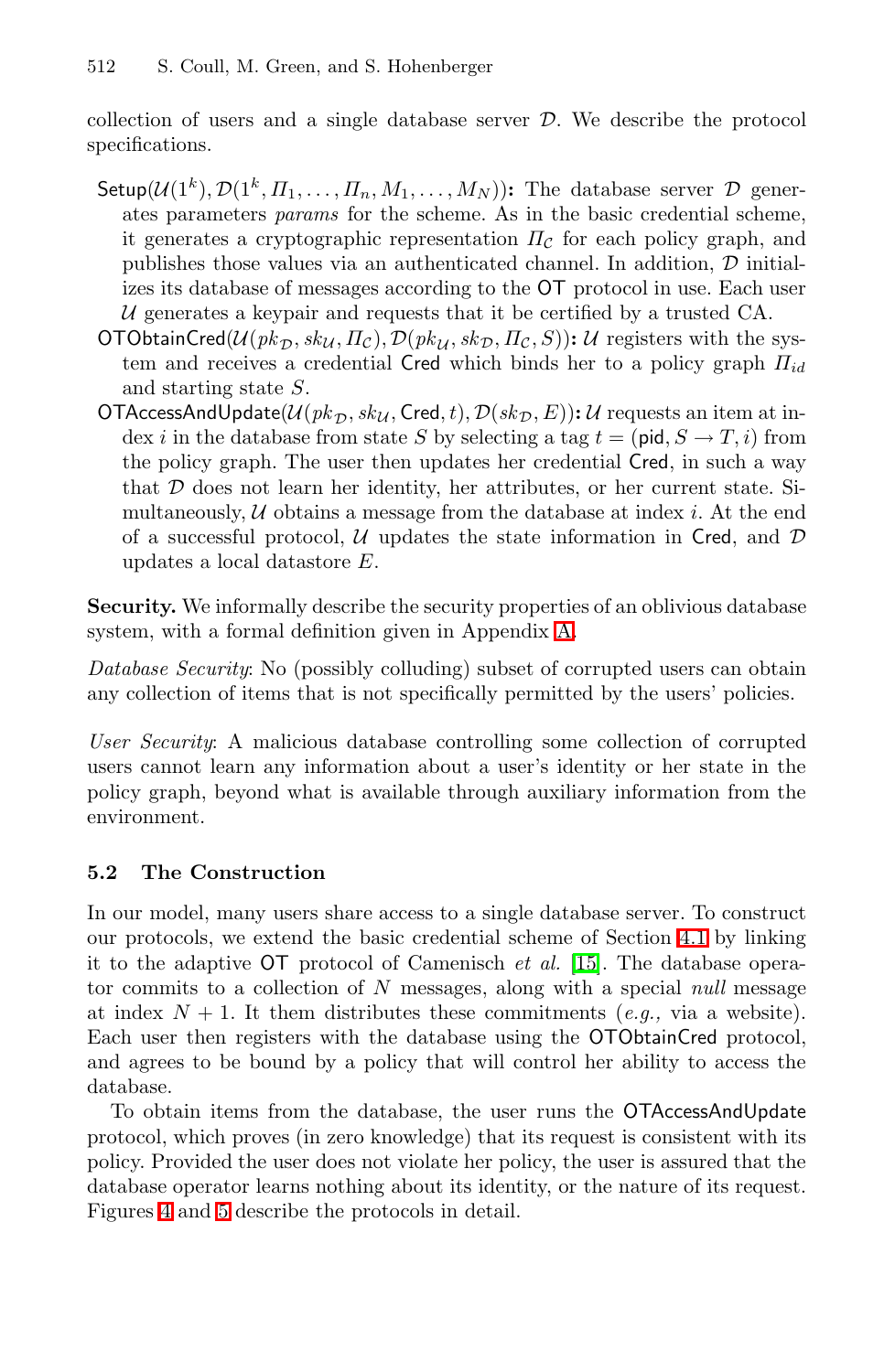Setup( $\mathcal{U}(1^k)$ ,  $\mathcal{D}(1^k, \Pi_1, \ldots, \Pi_n, M_1, \ldots, M_N)$ ): When the database operator  $\mathcal D$  is initialized with a database of messages  $M_1, \ldots, M_N$ , it conducts the following steps:

- 1. D selects parameters for the OT scheme as  $\gamma = (q, \mathbb{G}, \mathbb{G}_T, e, g) \leftarrow$ BMsetup(1<sup>k</sup>),  $h \stackrel{\$}{\leftarrow} \mathbb{G}$ ,  $x \stackrel{\$}{\leftarrow} \mathbb{Z}_q$ , and  $H \leftarrow e(g,h)$ .  $\mathcal{D}$  generates two CL signing keypairs  $(spk_{\mathcal{D}}, ssk_{\mathcal{D}})$  and  $(gpk_{\mathcal{D}}, gsk_{\mathcal{D}})$ , and U generates her keypair  $(pk_{\mathcal{U}}, sk_{\mathcal{U}})$  as in the credential Setup protocol of Figure  $\Box$
- 2. For  $i = 1$  to  $(N + 1)$ ,  $\mathcal{D}$  computes a ciphertext  $C_i = (A_i, B_i)$  as:
	- (a) If  $i \leq N$ , then  $A_i = g^{\overline{x+i}}$  and  $B_i = e(h, A_i) \cdot M_i$ .
	- (b) If  $i = (N + 1)$ , compute  $A_i$  as above and set  $B_i = e(h, A_i)$ .
- 3. For every graph  $\Pi$  to be enforced,  $\mathcal D$  generates a cryptographic representation  $\Pi_{\mathcal{C}}$  as follows:
	- (a)  $D$  parses  $\Pi$  to obtain a unique policy identifier pid.
	- (b) For each tag  $t = (pid, S, T, i)$  with  $i \in [1, N + 1], \mathcal{D}$  computes the signature  $\sigma_{S\to T,i}$  ← CLSign( $gsk_{\mathcal{P}}$ , (pid, S, T, i)). Finally, D sets  $\Pi_{\mathcal{C}}$  ←  $\langle \Pi, \forall t : \sigma_{S \to T, i} \rangle$ .
- 4. D sets  $pk_{\mathcal{D}} = (spk_{\mathcal{D}}, gpk_{\mathcal{D}}, \gamma, H, y = g^x, C_1, \ldots, C_n)$  and  $sk_{\mathcal{D}} =$  $(ssk_{\mathcal{D}}, gsk_{\mathcal{D}}, h)$ . D then publishes each  $\Pi_{\mathcal{C}}$  and the OT parameters  $pk_{\mathcal{D}}$  via an authenticated channel.

OTObtainCred( $\mathcal{U}(pk_{\mathcal{D}}, sk_{\mathcal{U}}, \Pi_{\mathcal{C}}), \mathcal{D}(pk_{\mathcal{U}}, sk_{\mathcal{D}}, \Pi_{\mathcal{C}}, S)$ ): When user  $\mathcal{U}$  wishes to join the system, it negotiates with  $\mathcal D$  to agree on a policy  $\Pi$  and initial state  $S$ , then:

- 1. U picks a random show nonce  $N_s \in \mathbb{Z}_q$  and computes  $A \leftarrow \text{Commit}(sk_{\mathcal{U}}, N_s).$
- 2. U conducts an interactive proof to convince  $\mathcal D$  that A correlates to  $pk_{\mathcal{U}}$ , and  $\mathcal D$ conducts [a](#page--1-23)n interactive proof of knowledge to convince  $\mathcal U$  that  $e(g, h) = H^{\mathbb{R}}$
- 3. U and  $P$  run the CL signing protocol on committed values so that U obtains the state signature  $\sigma_{\text{state}} \leftarrow \text{CLSign}(ssk_{\mathcal{P}}, (sk_{\mathcal{U}}, N_s, \text{pid}, S))$  with pid, S contributed by P.
- 4. U stores the credential Cred =  $(\Pi_{\mathcal{C}}, S, \sigma_{\text{state}}, N_s)$ .

<sup>a</sup> This proof can be conducted efficiently in four rounds as in  $\boxed{15}$ .

**Fig. 4.** Setup and user registration algorithms for an access controlled oblivious database based on the Camenisch, Neven and shelat oblivious transfer protocol [\[15\]](#page-15-1). The database operator and users first run the Setup portion of the protocol. Each user subsequently registers with the database using OTObtainCred.

**Theorem 2.** The scheme described above satisfies database and user security (as defined in Definition  $\Box$ ) under the q-PDDH, q-SDH, and Strong RSA assumptions.

A full proof of Theorem  $\boxed{2}$  appears in the full version of this work  $\boxed{21}$ . We sketch the broad outlines of the proof in Appendix [B.](#page--1-26)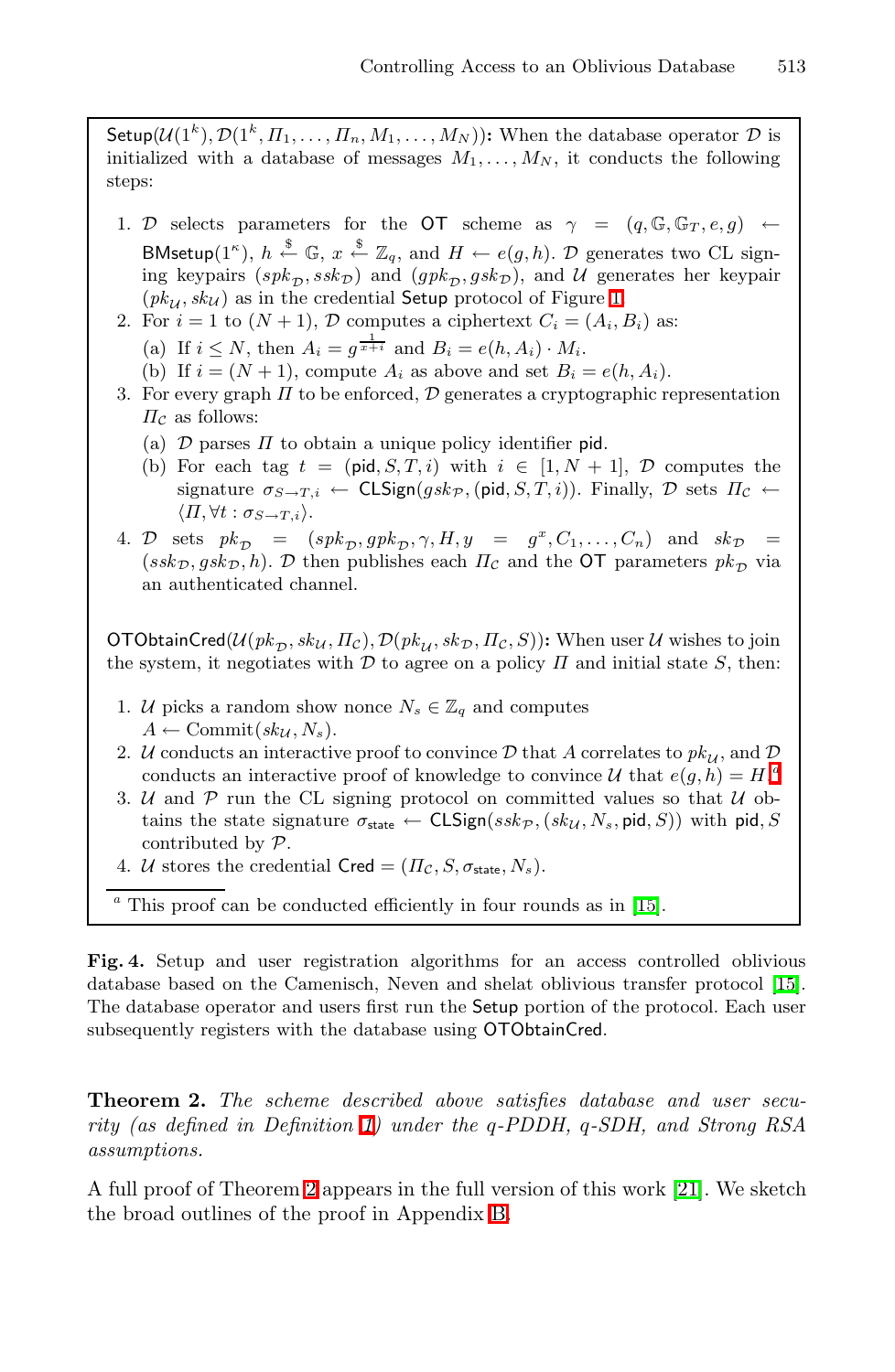OTAccessAndUpdate( $\mathcal{U}(pk_{\mathcal{D}}, sk_{\mathcal{U}}, Cred, t)$ ,  $\mathcal{D}(pk_{\mathcal{D}}, E)$ ): When  $\mathcal{U}$  wishes to obtain the message indexed by  $i \in [1, N + 1]$ , it first identifies a tag t in  $\Pi$  such that  $t = (pid, S \rightarrow T, i).$ 

- 1. U parses Cred =  $(\Pi_{\mathcal{C}}, S, \sigma_{\text{state}}, N_s)$ , and parses  $\Pi_{\mathcal{C}}$  to find  $\sigma_{S \to T,i}$ .
- 2. U selects  $N_s' \stackrel{\$}{\leftarrow} \mathbb{Z}_q$  and computes  $A \leftarrow \text{Commit}(sk_{\mathcal{U}}, N_s', \text{pid}, T)$ .
- 3. U then sends  $(N_s, A)$  to D. D checks the database E for  $(N_s, A' \neq A)$ , and if it finds such an entry it aborts. Otherwise it adds  $(N_s, A)$  to E.
- 4. U parses  $C_i = (A_i, B_i)$ . It selects a random  $v \leftarrow \mathbb{Z}_q$  and sets  $V \leftarrow (A_i)^v$ . It sends V to D and proves knowledge of  $(i, v, sku, \sigma_{S \to T, i}, \sigma_{state}, \text{pid}, S, T, N_s')$ such that the following conditions hold:
	- (a)  $e(V, y) = e(g, g)^{v} e(V, g)^{-i}$ .
	- (b)  $A = \text{Commit}(sku, N'_s, \text{pid}, T)$ .
	- (c)  $CLVerify(spk_{\mathcal{D}}, \sigma_{state}, (sk_{\mathcal{U}}, N_s, \text{pid}, S)) = 1.$
	- (d) CLVerify $(\mathcal{P}, \sigma_{S\rightarrow T,i}, (\text{pid}, S, T, i)) = 1$ .
- 5. If these proofs verify,  $U$  and  $D$  run the CL signing protocol on committed values such that U obtains  $\sigma'_{\text{state}} \leftarrow \text{CLSign}(ssk_{\mathcal{D}}, A)$ . U stores the updated credential  $\mathsf{Cred}' = (\Pi_{\mathcal{C}}, T, \sigma'_{\mathsf{state}}, N'_{s}).$
- 6. Finally,  $D$  returns  $U = e(V, h)$  and interactively proves that U is correctly formed (see [\[15\]](#page-15-1)). U computes the message  $M_i = B_i/U^{1/v}$ .

**Fig. 5.** Database access protocol for an access-controlled oblivious database based on the Camenisch, Neven and shelat adaptive oblivious transfer protocol [\[15\]](#page-15-1)

#### **5.3 Extensions to Compact Access Policies in Practice**

**Extension #1: Equivalence Classes.** Thus far, the protocol requires that a tag in the policy graph must be defined on every item index in the database. Yet, there are cases where many items may have the same access rules applied, and therefore we can reduce the number tags used by referring to the entire group with a single tag. A simple solution is to replace specific item indices with general equivalence classes in the graph tags. The OT database can be reorganized to support this concept by renumbering the item indices (previously  $[1, N]$ ) using values of the form  $(c||i) \in \mathbb{Z}_q$ , where c is the identity of the item class, and || represents concatenation. During the OTAccessAndUpdate protocol, U can obtain any item  $(c||i)$  by performing a zero-knowledge proof on the first half of the selection index, showing that the selected tag contains the class c.

**Extension #2: Encoding Contiguous Ranges.** An alternative approach requires the database operator to arrange the identities of objects in the same class so that they fall in contiguous ranges. In this case, we will label the graph edges with ranges of items rather than single values. The credentials will also replace the value  $i$  with an upper and lower bound for the range that the holder of the credential is permitted to access. We make a slight change to the OTAccessAndUpdate protocol so that rather than proving equality between the requested object and the object present in the tag, the user now proves that the requested object lies in the range described in the user selected tag, as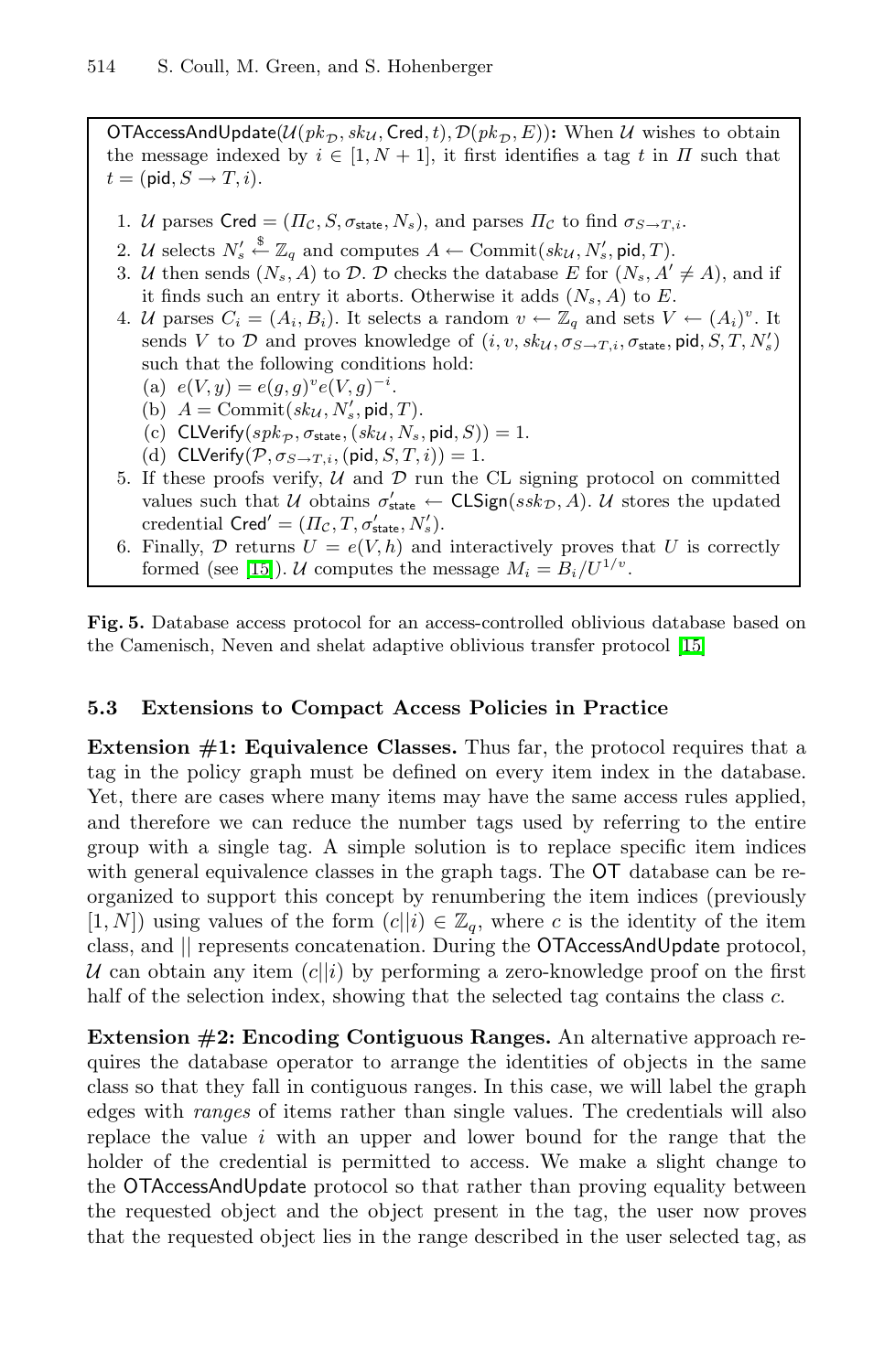described by the hidden range proof technique in Section  $\mathbb{Z}$ . Notice that while this approach requires that the database be reorganized such that classes of items remain in contiguous index ranges, it can be used to represent more advanced data structures, such as hierarchical classes.

## **6 Conclusion**

In this paper, we presented a flexible and efficient system that allows content providers to control access to their data, while simultaneously maintaining the privacy provided by the oblivious and anonymous protocols. Specifically, we described techniques for augmenting traditional anonymous credentials with state, and showed how to combine these credentials with Oblivious Transfer to permit oblivious access to a database enforcing a variety of non-trivial access control policies. The flexibility of our approach makes it relatively straightforward to apply to a diverse set of anonymous and oblivious protocols. For example, our stateful anonymous credentials can be used to control which messages are signed with several blind signature schemes, including those of Waters **[\[35\]](#page-16-7)**, Boneh and Boyen  $[4]$  $[4]$  $[4]$ , and Camenisch and Lysyanskaya  $[11]$  $[11]$ , without ever revealing the message to the signer. Other interesting applications include augmenting oblivious versions of Identity-Based key extraction [[28](#page-16-6)] and keyword search protocols **31** with strong access controls.

# **Acknowledgments**

<span id="page-14-2"></span><span id="page-14-1"></span>The authors thank Zachary Crisler for helpful comments on a prior draft. The work of Scott Coull was supported in part by the U.S. Department of Homeland Security Science & Technology Directorate under Contract No. FA8750- 08-2-0147. Matthew Green and Susan Hohenberger gratefully acknowledge the support of NSF grant CNS-0716142 and a Microsoft New Faculty Fellowship.

## <span id="page-14-3"></span>**References**

- <span id="page-14-0"></span>1. Aiello, W., Ishai, Y., Reingold, O.: Priced oblivious transfer: How to sell digital goods. In: Pfitzmann, B. (ed.) EUROCRYPT 2001. LNCS, vol. 2045, pp. 119–135. Springer, Heidelberg (2001)
- 2. Elliot Bell, D., Elliot Bell, D., LaPadula, L.J.: Secure Computer System: Unified Exposition and Multics Interpretation. Comm. of the ACM 1, 271–280 (1988)
- 3. Blake, I.F., Kolesnikov, V.: Strong Conditional Oblivious Transfer and Computing on Intervals. In: Lee, P.J. (ed.) ASIACRYPT 2004. LNCS, vol. 3329, pp. 515–529. Springer, Heidelberg (2004)
- 4. Boneh, D., Boyen, X.: Short signatures without random oracles. In: Cachin, C., Camenisch, J.L. (eds.) EUROCRYPT 2004. LNCS, vol. 3027, pp. 382–400. Springer, Heidelberg (2004)
- 5. Boudot, F.: Efficient proofs that a committed number lies in an interval. In: Preneel, B. (ed.) EUROCRYPT 2000. LNCS, vol. 1807, pp. 431–444. Springer, Heidelberg (2000)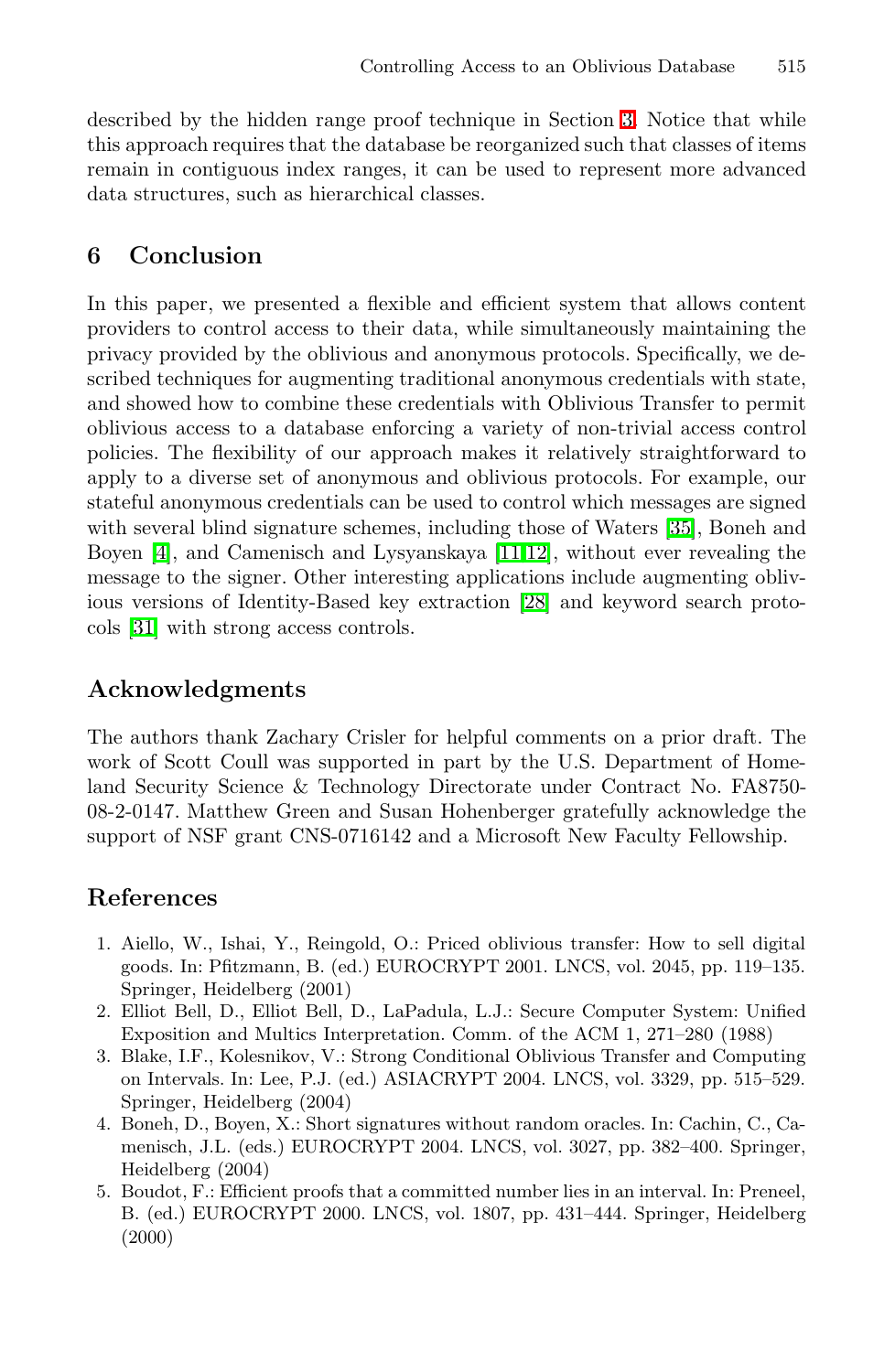- <span id="page-15-5"></span><span id="page-15-4"></span><span id="page-15-2"></span>6. Brands, S.: Rapid demonstration of linear relations connected by boolean operators. In: Fumy, W. (ed.) EUROCRYPT 1997. LNCS, vol. 1233, pp. 318–333. Springer, Heidelberg (1997)
- <span id="page-15-9"></span>7. Brewer, D.F.C., Nash, M.J.: The Chinese Wall Security Policy. In: IEEE Symposium on Security and Privacy, pp. 206–214 (1989)
- 8. Camenisch, J., Hohenberger, S., Kohlweiss, M., Lysyanskaya, A., Meyerovich, M.: How to win the clonewars: Efficient periodic n-times anonymous authentication. In: ACM CCS 2006, pp. 201–210 (2006)
- 9. Camenisch, J.L., Hohenberger, S., Lysyanskaya, A.: Balancing Accountability and Privacy Using E-Cash (Extended Abstract). In: De Prisco, R., Yung, M. (eds.) SCN 2006. LNCS, vol. 4116, pp. 141–155. Springer, Heidelberg (2006)
- 10. Camenisch, J., Lysyanskaya, A.: Efficient non-transferable anonymous multi-show credential system with optional anonymity revocation. In: Pfitzmann, B. (ed.) EU-ROCRYPT 2001. LNCS, vol. 2045, pp. 93–118. Springer, Heidelberg (2001)
- <span id="page-15-8"></span>11. Camenisch, J.L., Lysyanskaya, A.: A signature scheme with efficient protocols. In: Cimato, S., Galdi, C., Persiano, G. (eds.) SCN 2002. LNCS, vol. 2576, pp. 268–289. Springer, Heidelberg (2003)
- <span id="page-15-1"></span>12. Camenisch, J.L., Lysyanskaya, A.: Signature Schemes and Anonymous Credentials from Bilinear Maps. In: Franklin, M. (ed.) CRYPTO 2004. LNCS, vol. 3152, pp. 56–72. Springer, Heidelberg (2004)
- 13. Camenisch, J., Michels, M.: Proving in zero-knowledge that a number n is the product of two safe primes. In: Stern, J. (ed.) EUROCRYPT 1999. LNCS, vol. 1592, pp. 107–122. Springer, Heidelberg (1999)
- 14. Camenisch, J., Michels, M.: Separability and efficiency for generic group signature schemes. In: Wiener, M. (ed.) CRYPTO 1999. LNCS, vol. 1666, pp. 413–430. Springer, Heidelberg (1999)
- 15. Camenisch, J.L., Neven, G., Shelat, A.: Simulatable adaptive oblivious transfer. In: Naor, M. (ed.) EUROCRYPT 2007. LNCS, vol. 4515, pp. 573–590. Springer, Heidelberg (2007)
- <span id="page-15-6"></span><span id="page-15-0"></span>16. Camenisch, J.L.: Group Signature Schemes and Payment Systems Based on the Discrete Logarithm Problem. PhD thesis, ETH Zürich (1998)
- 17. Chan, A., Frankel, Y., Tsiounis, Y.: Easy come easy go divisible cash. In: Nyberg, K. (ed.) EUROCRYPT 1998. LNCS, vol. 1403, pp. 561–575. Springer, Heidelberg (1998)
- 18. Chaum, D.: Security without identification: Transaction systems to make big brother obsolete. Communications of the ACM 28(10), 1030–1044 (1985)
- <span id="page-15-3"></span>19. Chaum, D., Pedersen, T.P.: Wallet databases with observers. In: Brickell, E.F. (ed.) CRYPTO 1992. LNCS, vol. 740, pp. 89–105. Springer, Heidelberg (1993)
- 20. Chor, B., Kushilevitz, E., Goldreich, O., Sudan, M.: Private information retrieval. J. ACM 45(6), 965–981 (1998)
- <span id="page-15-7"></span>21. Coull, S., Green, M., Hohenberger, S.: Controlling access to an oblivious database using stateful anonymous credentials. Cryptology ePrint Archive, Report 2008/474 (2008), <http://eprint.iacr.org/>
- 22. Cramer, R., Damgård, I.B., Schoenmakers, B.: Proof of partial knowledge and simplified design of witness hiding protocols. In: Desmedt, Y.G. (ed.) CRYPTO 1994. LNCS, vol. 839, pp. 174–187. Springer, Heidelberg (1994)
- 23. Di Crescenzo, G., Ostrovsky, R., Rajagopalan, S.: Conditional oblivious transfer and timed-release encryption. In: Stern, J. (ed.) EUROCRYPT 1999. LNCS, vol. 1592, pp. 74–89. Springer, Heidelberg (1999)
- 24. Damgård, I.B., Fujisaki, E.: A statistically-hiding integer commitment scheme based on groups with hidden order. In: Zheng, Y. (ed.) ASIACRYPT 2002. LNCS, vol. 2501, pp. 125–142. Springer, Heidelberg (2002)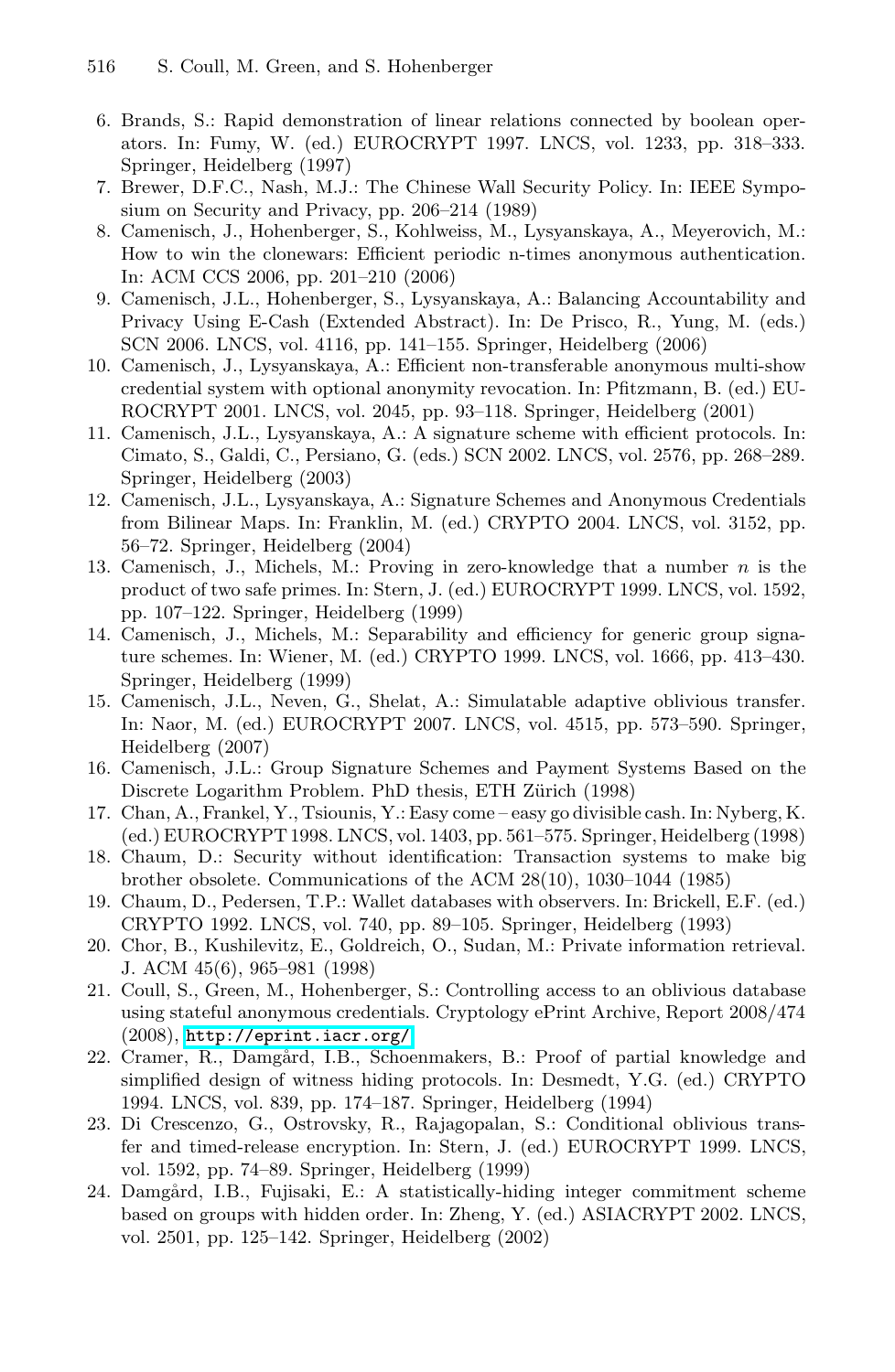- <span id="page-16-6"></span><span id="page-16-5"></span><span id="page-16-4"></span><span id="page-16-0"></span>25. Dodis, Y., Yampolskiy, A.: A Verifiable Random Function with Short Proofs an Keys. In: Vaudenay, S. (ed.) PKC 2005. LNCS, vol. 3386, pp. 416–431. Springer, Heidelberg (2005)
- <span id="page-16-2"></span><span id="page-16-1"></span>26. Fujisaki, E., Okamoto, T.: Statistical zero knowledge protocols to prove modular polynomial relations. In: Kaliski Jr., B.S. (ed.) CRYPTO 1997. LNCS, vol. 1294, pp. 16–30. Springer, Heidelberg (1997)
- <span id="page-16-8"></span>27. Google. Google Health (2008), <http://www.google.com/intl/en-US/health/about/index.html>
- 28. Green, M., Hohenberger, S.: Blind identity-based encryption and simulatable oblivious transfer. In: Kurosawa, K. (ed.) ASIACRYPT 2007. LNCS, vol. 4833, pp. 265–282. Springer, Heidelberg (2007)
- 29. Lysyanskaya, A.: Signature schemes and applications to cryptographic protocol design. PhD thesis, MIT, Cambridge, Massachusetts (September 2002)
- <span id="page-16-3"></span>30. Naor, M., Pinkas, B.: Oblivious transfer with adaptive queries. In: Wiener, M. (ed.) CRYPTO 1999. LNCS, vol. 1666, pp. 573–590. Springer, Heidelberg (1999)
- <span id="page-16-7"></span>31. Ogata, W., Kurosawa, K.: Oblivious keyword search. Special issue on coding and cryptography J. of Complexity 20(2-3), 356–371 (2004)
- 32. Pedersen, T.P.: Non-interactive and information-theoretic secure verifiable secret sharing. In: Feigenbaum, J. (ed.) CRYPTO 1991. LNCS, vol. 576, pp. 129–140. Springer, Heidelberg (1992)
- 33. Schnorr, C.-P.: Efficient signature generation for smart cards. J. of Cryptology 4(3), 239–252 (1991)
- 34. Teranishi, I.,Furukawa,J.,Sako,K.:k-TimesAnonymousAuthentication. In:Lee,P.J. (ed.) ASIACRYPT 2004. LNCS, vol. 3329, pp. 308–322. Springer, Heidelberg (2004)
- 35. Waters, B.: Efficient Identity-Based Encryption without random oracles. In: Cramer, R. (ed.) EUROCRYPT 2005. LNCS, vol. 3494, pp. 114–127. Springer, Heidelberg (2005)

# **A Security Definition for an Oblivious Database**

**Definition 1 (Security for Oblivious Databases with Access Controls).** Security is defined according to the following experiments, which are based on those of Camenisch *et al.*  $\boxed{15}$ . Although we do not explicitly specify auxiliary input to the parties, we note that this information can be provided in order to achieve sequential composition.

**Real experiment.** The real-world experiment  $\text{Real}_{\hat{\mathcal{D}}, \hat{\mathcal{U}}_1, \dots, \hat{\mathcal{U}}_n}(\eta, N, k, \Pi_1, \dots, \Pi_k)$  $\Pi_n, M_1, \ldots, M_N, \Sigma$  is modeled as k rounds of communication between a possibly cheating database  $\hat{\mathcal{D}}$  and a collection of  $\eta$  possibly cheating users  ${\{\hat{\mathcal{U}}_1,\ldots,\hat{\mathcal{U}}_n\}}$ . In this experiment,  $\hat{\mathcal{D}}$  is given the policy graph for each user  $\Pi_1,\ldots,\Pi_n$ , a message database  $M_1,\ldots,M_N$  and the users are given an adaptive strategy  $\Sigma$  that, on input of the user's identity and current graph state, outputs the next action to be taken by the user.

At the beginning of the experiment, the database and users conduct the Setup and OTObtainCred protocols. At the end of this step,  $\hat{\mathcal{D}}$  outputs an initial state  $D_1$ , and each user  $\mathcal{U}_i$  output state  $U_{1,i}$ . For each subsequent round  $j \in [2, k]$ , each user may interact with  $\hat{\mathcal{D}}$  to request an item  $i \in [1, N + 1]$  as required by the strategy  $\Sigma$ . Following each round,  $\hat{\mathcal{D}}$  outputs  $D_j$ , and the users output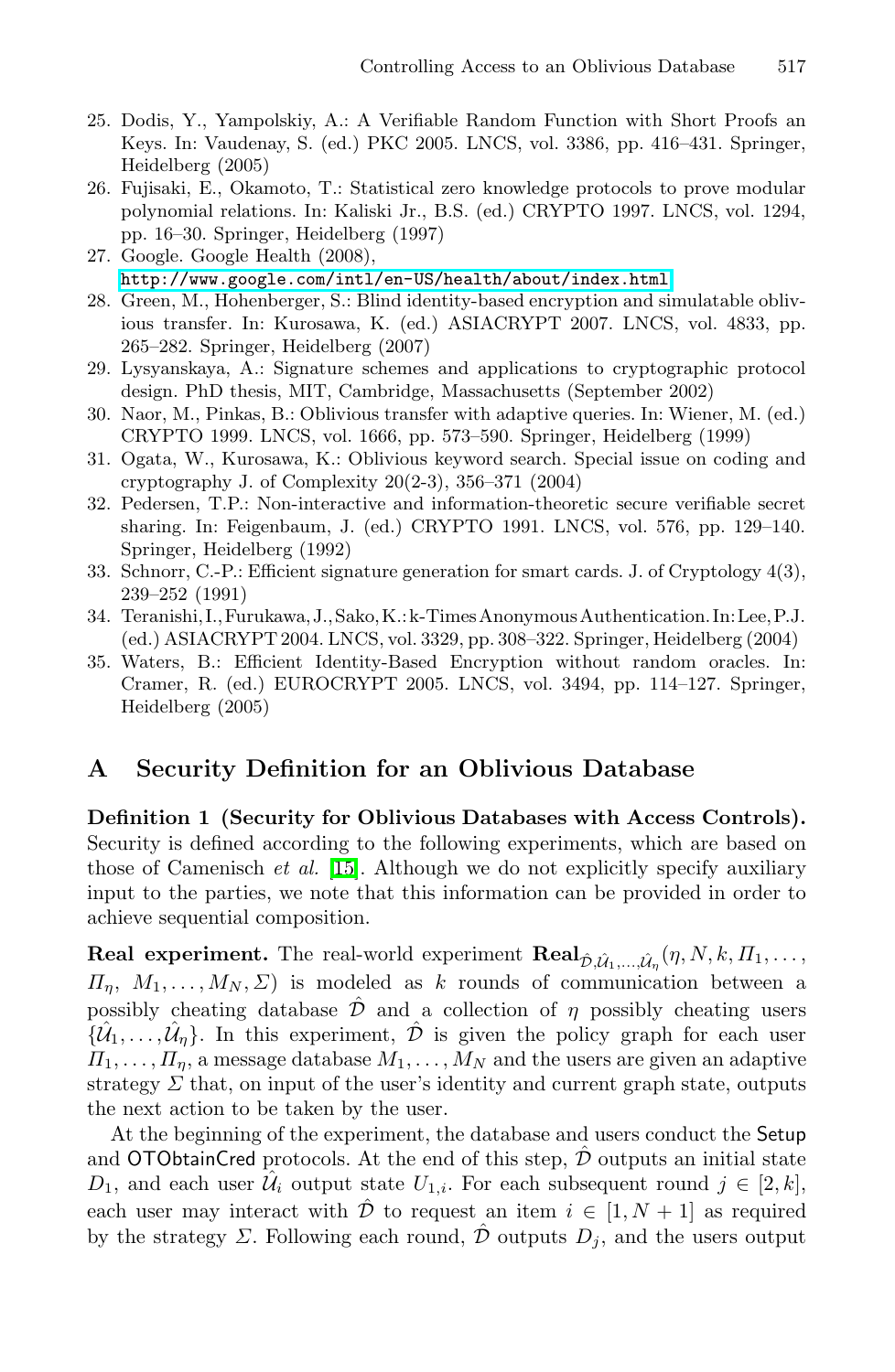$(U_{1,j},\ldots,U_{n,j})$ . At the end of the  $k^{th}$  round the output of the experiment is  $(D_k, U_{1,k}, \ldots, U_{j,k}).$ 

We will define the *honest* database  $\mathcal{D}$  as one that honestly runs its portion of Setup in the first round, honestly runs its side of the OTObtainCred and OTAccessAndUpdate protocols when requested by a user at round  $j > 1$ , and outputs  $D_k = \text{params.}$  Similarly, an honest user  $\mathcal{U}_i$  runs the Setup protocol honestly in the first round, and executes the user's side of the OTObtainCred, OTAccessAndUpdate protocols, and eventually outputs the received value Cred along with all database items received.

# $\textbf{Ideal experiment.} \textbf{ In experiment } \textbf{Ideal}_{\hat{\mathcal{D}}',\hat{\mathcal{U}}'_1,...,\hat{\mathcal{U}}'_\eta}(\eta,N,k,\varPi_1,\dots,\varPi\eta,M_1,\dots,\varPi_n)$

 $M_N, \Sigma$ ) the possibly cheating database  $\hat{\mathcal{D}}'$  generates messages  $(M_1^*, \ldots, M_N^*)$ and sends these, along with the policy graphs to the trusted party  $\mathcal T$  (each policy graph specifies its initial state). In each round  $j \in [1, k]$ , every user  $\mathcal{U}'$ (following strategy  $\Sigma$ ) selects a message index  $i \in [1, N+1]$  and sends a message containing the user's identity and  $(i, S, T)$  to T. T then checks the policy graph corresponding to that user to determine if  $\mathcal{U}'$  is in state S and a transition to T is permitted, sending  $\hat{\mathcal{D}}'$  a bit  $b_1$  indicating the outcome of this test.  $\hat{\mathcal{D}}'$  then returns a bit  $b_2$  determining whether the transaction should succeed. If  $b_1 \wedge b_2$ , then T returns  $M_i^*$  (or  $\perp$  if  $i = N + 1$ ) to  $\hat{\mathcal{U}}'_i$ , otherwise it returns  $\perp$ . Following each round,  $\hat{\mathcal{D}}'$  outputs  $D_j$ , and the users output  $(U_{1,j},...,U_{\eta,j})$ . At the end of the  $k^{th}$  round the output of the experiment is  $(D_k, U_{1,k}, \ldots, U_{n,k})$ .

We will define the *honest* database D as one that sends  $M_1, \ldots, M_N$  in the first round, returns  $b_2 = 1$  in all rounds, and outputs  $D_k = \epsilon$ . Similarly, an honest user  $\mathcal{U}'_i$  runs the Setup protocol honestly in the first round, makes queries and transitions according to the selection policy, and eventually outputs all received database items as its output.

Let  $\ell(\cdot), c(\cdot), d(\cdot)$  be polynomials. We now define database and user security in terms of the experiments above.

**Database Security.** A stateful anonymous credential scheme is database-secure if for every collection of (possibly corrupted) real-world p.p.t. receivers  $\hat{\mathcal{U}}_1,\ldots,\hat{\mathcal{U}}_\eta$ there exists a collection of p.p.t. ideal-world receivers  $\hat{\mathcal{U}}'_1,\ldots,\hat{\mathcal{U}}'_\eta$  such that  $\forall N=1$  $\ell(\kappa)$ ,  $\eta = d(\kappa)$ ,  $k \in c(\kappa)$ ,  $\Sigma$ , and every p.p.t. distinguisher:

$$
\text{Real}_{\mathcal{D}, \hat{\mathcal{U}}_1, \dots, \hat{\mathcal{U}}_\eta}(\eta, N, k, \Pi_1, \dots, \Pi_\eta, M_1, \dots, M_N, \Sigma) \stackrel{c}{\approx}
$$
  

$$
\text{Ideal}_{\mathcal{D}, \hat{\mathcal{U}}'_1, \dots, \hat{\mathcal{U}}'_\eta}(\eta, N, k, \Pi_1, \dots, \Pi_\eta, M_1, \dots, M_N, \Sigma)
$$

**User Security.** A stateful anonymous credential scheme provides Receiver security if for every real-world (possibly corrupted) p.p.t. database  $D$  and collection of (possibly corrupted) users  $\hat{\mathcal{U}}_1,\ldots,\hat{\mathcal{U}}_n$ , there exists a p.p.t. ideal-world sender  $\hat{\mathcal{D}}'$  and ideal (possibly corrupted) users  $\hat{\mathcal{U}}'_1,\ldots,\hat{\mathcal{U}}'_\eta$  such that  $\forall N=\ell(\kappa),\eta=d(\kappa),$  $k \in c(\kappa)$ ,  $\Sigma$ , and every p.p.t. distinguisher:

$$
\text{Real}_{\hat{\mathcal{D}}, \hat{\mathcal{U}}_1, \dots, \hat{\mathcal{U}}_\eta}(\eta, N, k, \Pi_1, \dots, \Pi_\eta, M_1, \dots, M_N, \Sigma) \stackrel{c}{\approx}
$$
  

$$
\text{Ideal}_{\hat{\mathcal{D}}', \hat{\mathcal{U}}'_1, \dots, \hat{\mathcal{U}}'_\eta}(\eta, N, k, \Pi_1, \dots, \Pi_\eta, M_1, \dots, M_N, \Sigma)
$$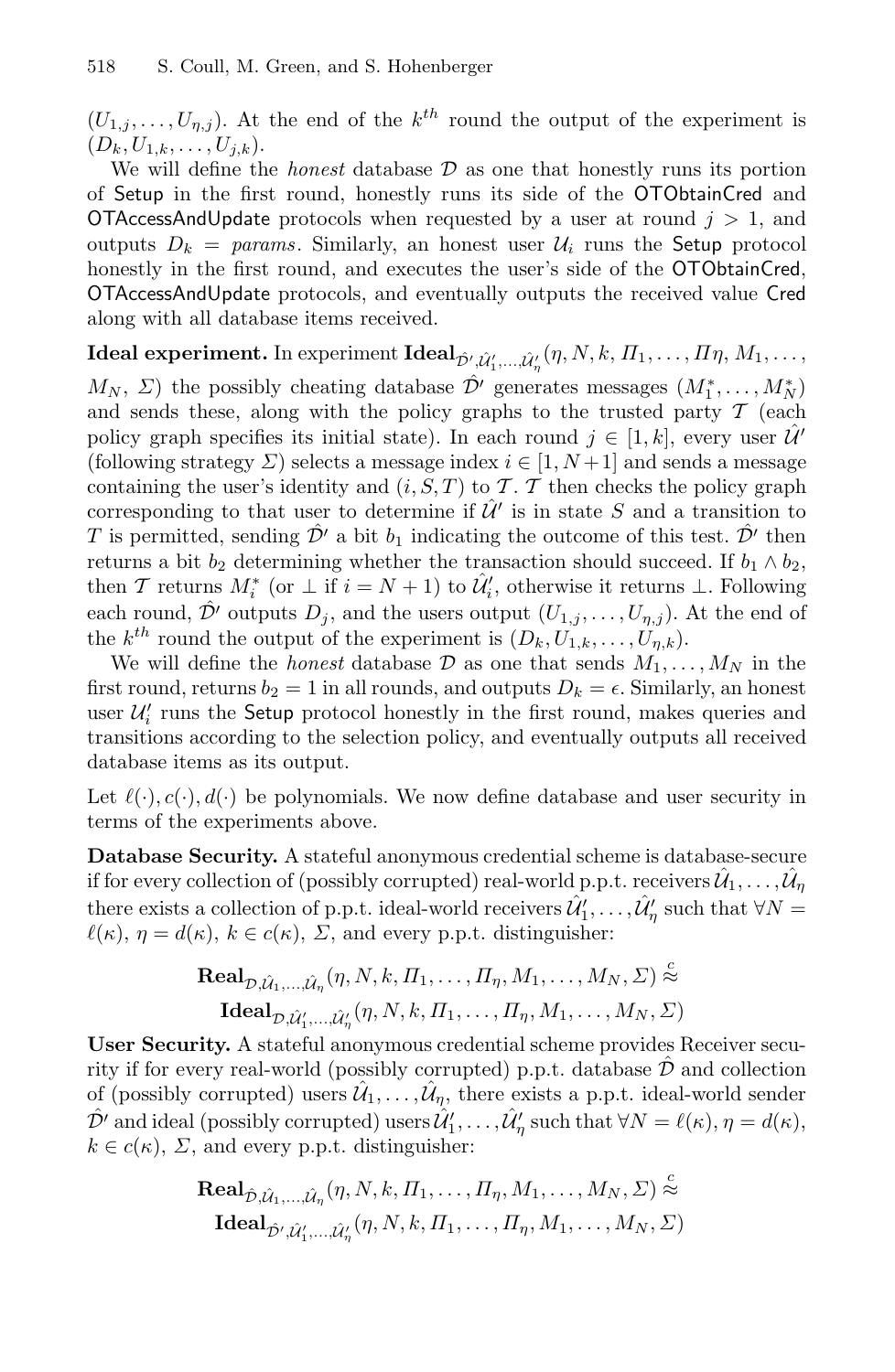## **B Proof Sketch of Theorem [2](#page--1-25)**

We now sketch a proof of Theorem  $\mathbb{Z}$  arguing security for the oblivious database protocol of §[5.](#page--1-28)2. Our sketch will refer substantially to the original proof of the underlying adaptive oblivious transfer protocol, which is due to Camenisch, Neven and shelat  $\boxed{15}$ . Our proof will consider two components: (1) the security of the underlying  $\overline{OT}$  scheme (which is based on the proof of  $\overline{15}$ ), and a separate proof of the anonymous credential scheme.

Proof outline. We separately consider User and Database security.

User Security. Let us assume that an adversary has corrupted a database D and some subset of the users  $\mathcal{U}_1,\ldots,\mathcal{U}_N$ . In this model, corruptions will be static. We show that for every such adversary, we can construct a simulator such that the output of the ideal experiment conducted with the simulator will be indistinguishable from the output of the real experiment.

Our simulator operates as follows. First,  $\mathcal D$  outputs the parameters for the credential system, the cryptographic representation of each graph, and the values  $pk, C_1, \ldots, C_N$ . If these parameters are incorrectly formed, the simulator aborts. The simulator next generates a credential key for each uncorrupted user and negotiates with  $D$  to join the system under an appropriate policy. When  $D$ executes the proof of knowledge that  $H = e(g, h)$  with some uncorrupted user, our simulator rewinds to extract the value h (this extraction succeeds with all but negligible probability). For  $i = 1$  to N, the simulator decrypts  $C_i$  using h to obtain  $M_i$ . This collection of plaintexts is sent to the trusted party  $\mathcal T$ .

When a corrupted user  $\hat{U}$  queries the database, we pass its communications along to  $\bar{\mathcal{D}}$  unmodified. Whenever an uncorrupted user  $\mathcal{U}$  queries  $\bar{\mathcal{T}}$  to obtain message i (according to a state transition defined in their policy),  $\mathcal T$  verifies that this request is permitted by policy and updates its view of the user's state. Next, it notifies our simulator which runs the OTAccessAndUpdate protocol on an arbitrary (uncorrupted) user's policy under index  $N + 1$  (this is the "dummy" transition and is always permitted by the credential system). If this protocol succeeds, the simulator sends a bit 1 to  $\mathcal T$  which returns  $M_i$  to the user.

**Claim.** The transcript produced by this simulator is indistinguishable from the transcript produced by the real experiment. This is true for following reasons:

- 1. The probability that the simulator *incorrectly* extracts  $h$  (or fails to extract it) is negligible.
- 2. The probability that the adversary distinguishes a protocol executed on an arbitrary user/dummy index is negligible: this is due to  $(a)$  the fact that the element V transmitted to  $\mathcal D$  during OTAccessAndUpdate is randomly distributed, and (b) the attached proof-of-knowledge is witness indistinguishable and therefore does not reveal the value of  $i$  or the user's identity.

We do not need to argue the unforgeability of the anonymous credential scheme here, since we consider only actions taken by the uncorrupted user.